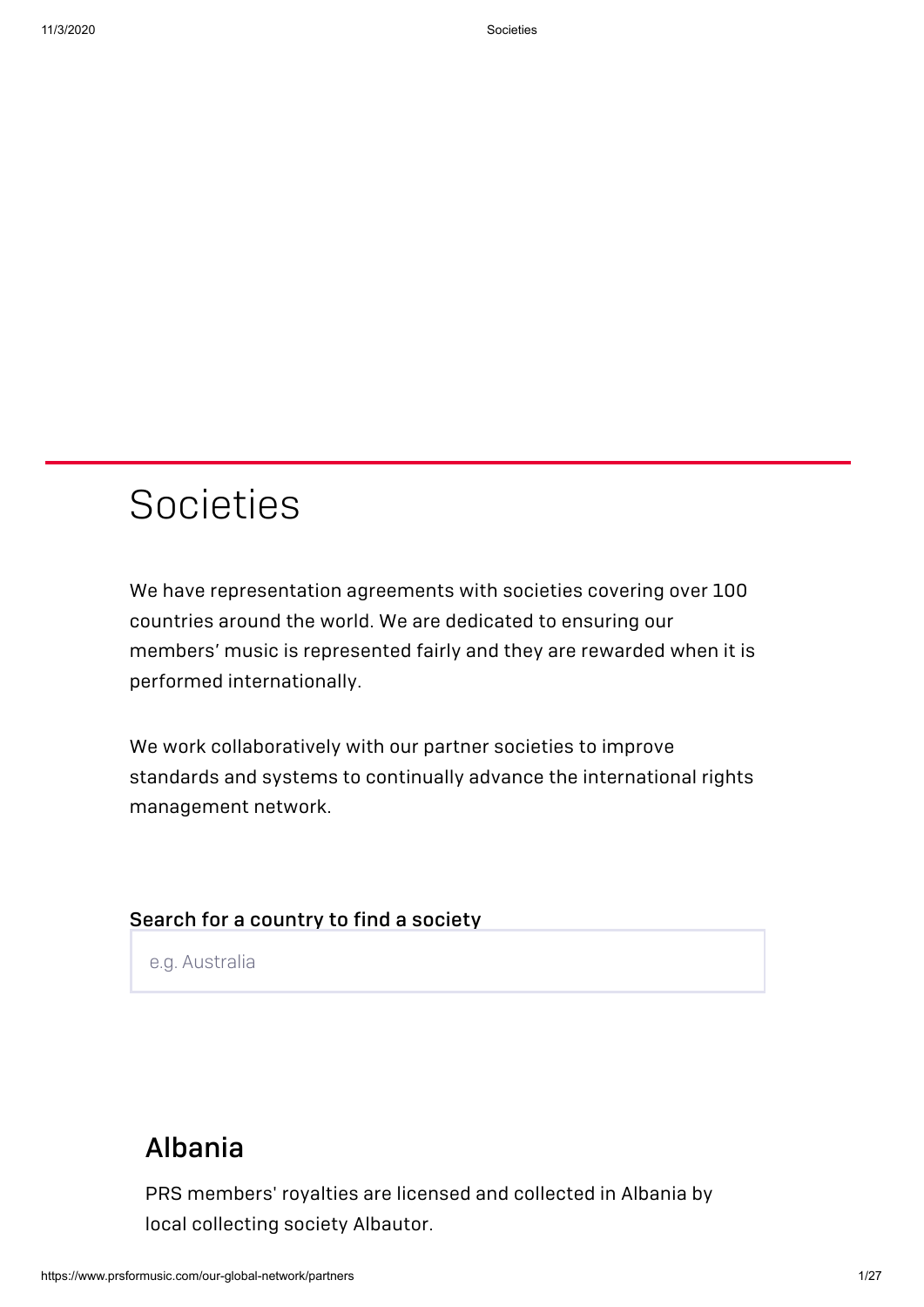[\(http://albautor.org/site/\)](http://albautor.org/site/)

## Argentina

PRS and MCPS members' royalties are licensed and collected in Argentina by local collecting society SADAIC, which was established in 1936.

Visit website

```
(http://www.sadaic.org.ar/)
```
#### Armenia

PRS members' royalties are licensed and collected in Armenia by local collecting society Armauthor.

Visit website

[\(http://www.armauthor.am](http://www.armauthor.am/) )

#### Australia

PRS and MCPS members' royalties are licensed and collected in Australia by local collecting society APRA-AMCOS which was established by PRS in 1926.

Visit website

[\(http://www.apra-amcos.com.au/\)](http://www.apra-amcos.com.au/)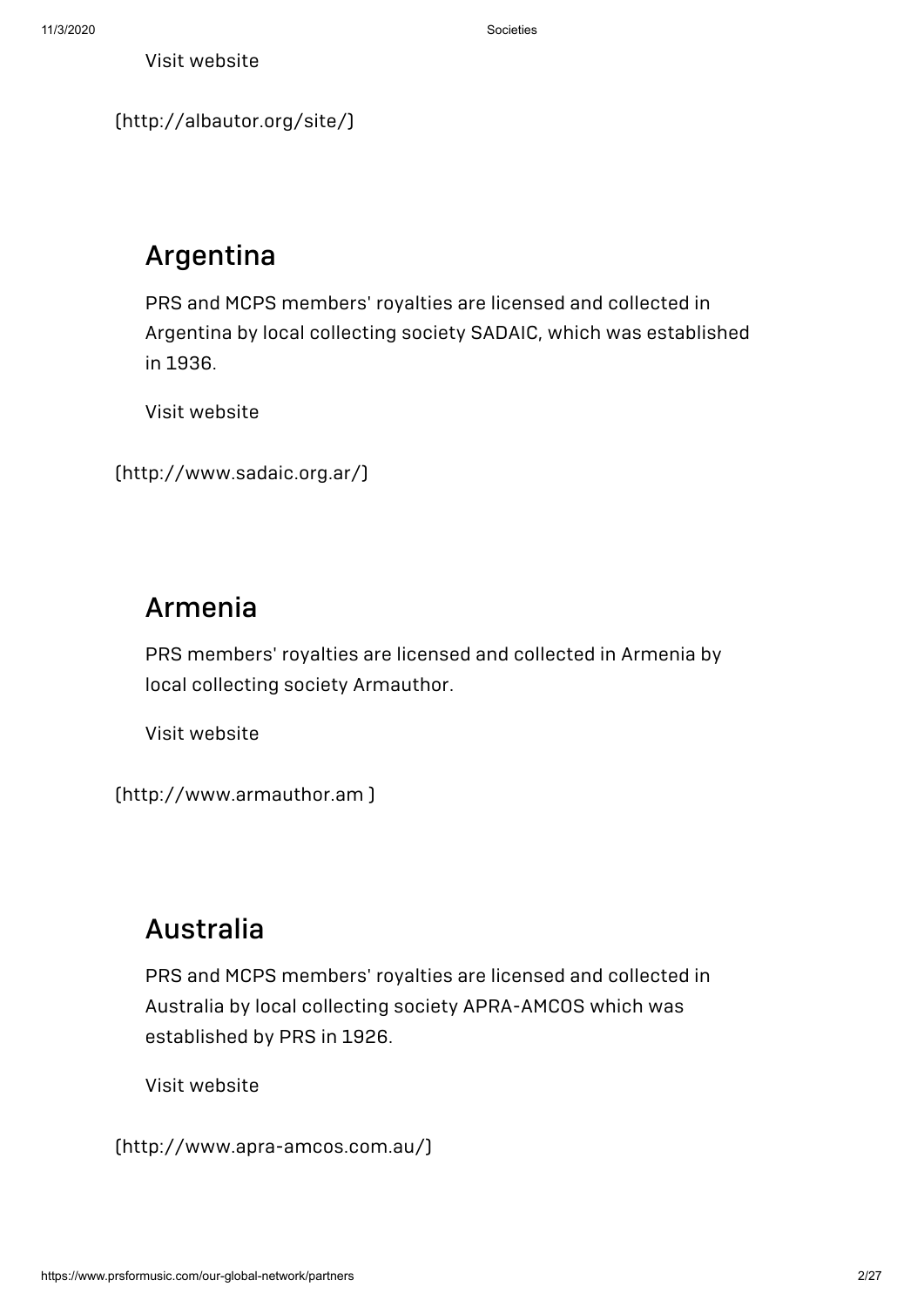## Austria

PRS members' royalties are licensed and collected in Austria by local collecting society AKM, which was founded in 1897 and is the second oldest society in Europe. MCPS members' royalties are licensed and collected by Austro-Mechana.

Visit website

[\(http://www.akm.at/\)](http://www.akm.at/)

### [Barbados](http://coscap.org/)

PRS members' royalties are licensed and collected in Barbados by local collecting society COSCAP.

Visit website

(http://coscap.org)

#### Belarus

PRS members' royalties are licensed and collected in Belarus by local collecting society NCIP.

Visit website

[\(http://www.belgospatent.org.by/\)](http://www.belgospatent.org.by/)

## [Belgium](http://www.sabam.be/)

PRS and MCPS members' royalties are licensed and collected in Belgium by local collecting society SABAM, which was founded in 1922. SABAM represents all kinds of rightsholders, from dramatists and poets to photographers and songwriters.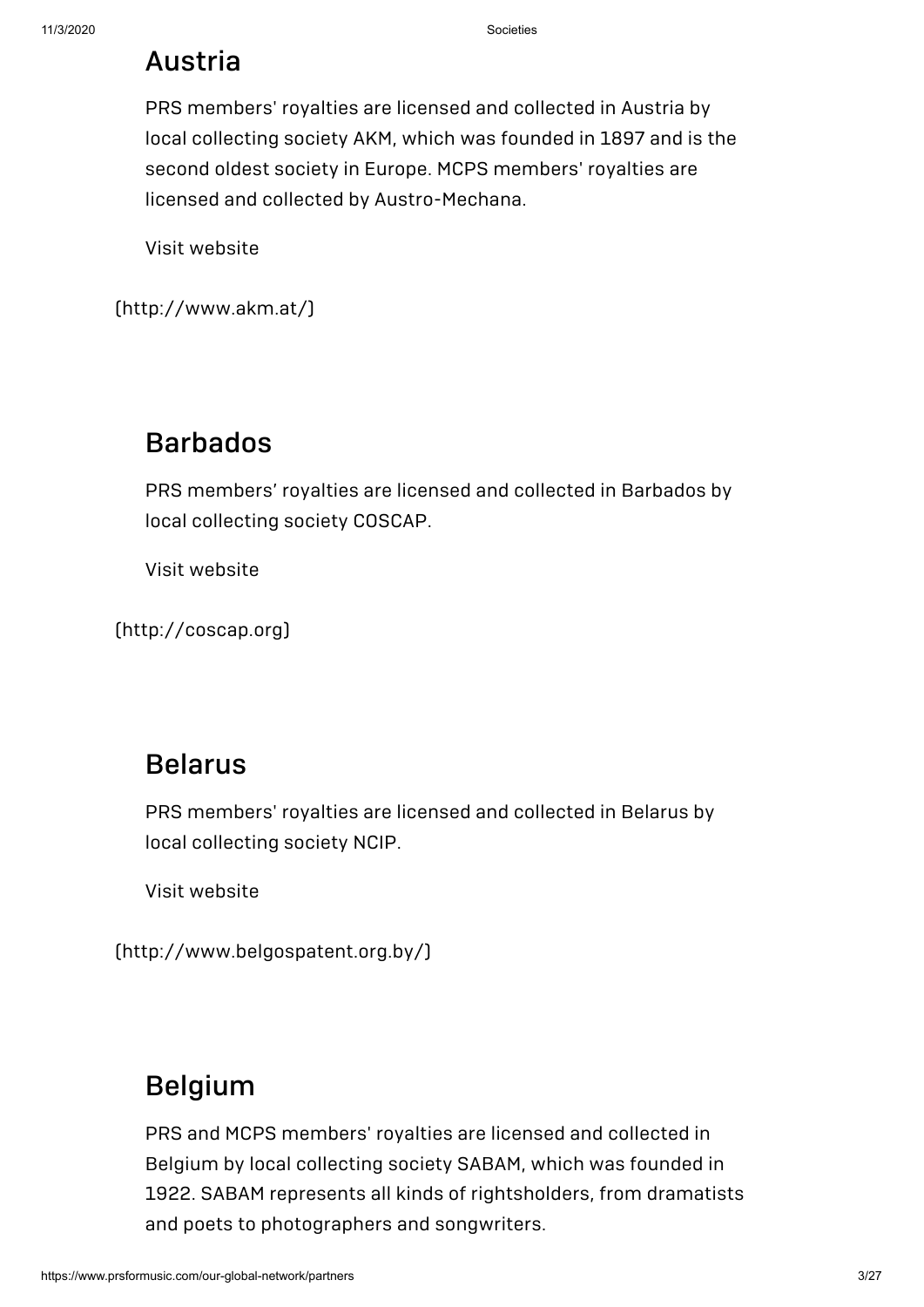[\(http://www.sabam.be/\)](http://www.sabam.be/)

## Brazil

PRS members' royalties are licensed and collected in Brazil by local collecting society ASSIM.

Visit website

[\(https://www.assim.org.br/\)](https://www.assim.org.br/)

#### Brazil

PRS members' royalties are licensed and collected in Brazil by local collecting society SBAT.

## Brazil

PRS members' royalties are licensed and collected in Brazil by local collecting society SBACEM.

Visit website

[\(http://www.sbacem.org.br/\)](http://www.sbacem.org.br/)

## [Brazil](http://www.amar.art.br/public_html/)

PRS members' royalties are licensed and collected in Brazil by local collecting society AMAR.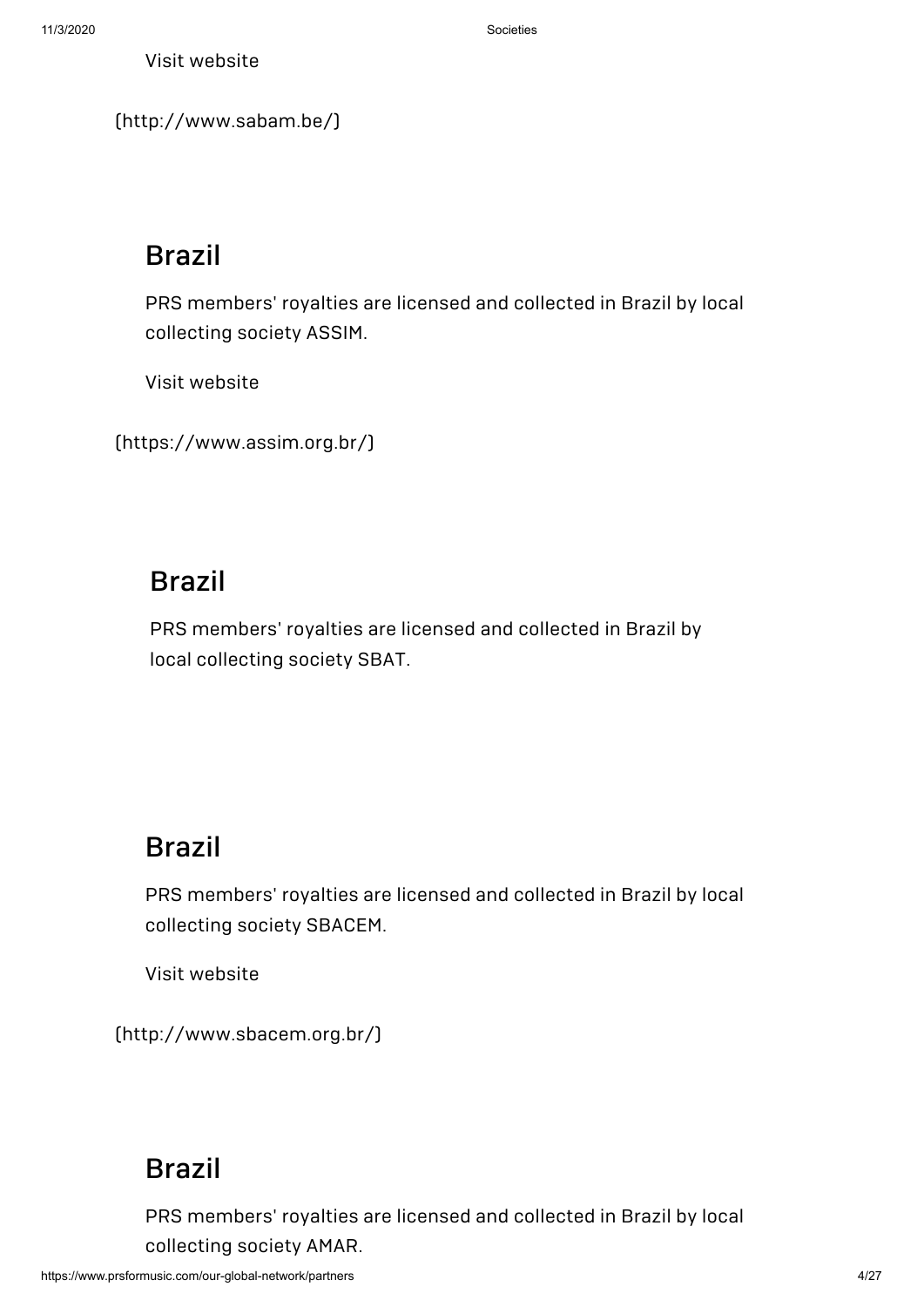[\(http://www.amar.art.br/public\\_html/\)](http://www.amar.art.br/public_html/)

## Brazil

PRS members' royalties are licensed and collected in Brazil by local collecting society SOCINPRO.

Visit website

[\(http://www.socinpro.org.br/site/\)](http://www.socinpro.org.br/site/)

## Brazil

PRS members' royalties are licensed and collected in Brazil by local collecting society UBC.

Visit the UBC website

[\(http://www.ubc.org.br/\)](http://www.ubc.org.br/)

## Brazil

PRS members' royalties are licensed and collected in Brazil by local collecting society ABRAMUS.

Visit website

[\(https://www.abramus.org.br/\)](https://www.abramus.org.br/)

## [Bulgaria](http://www.musicautor.org/)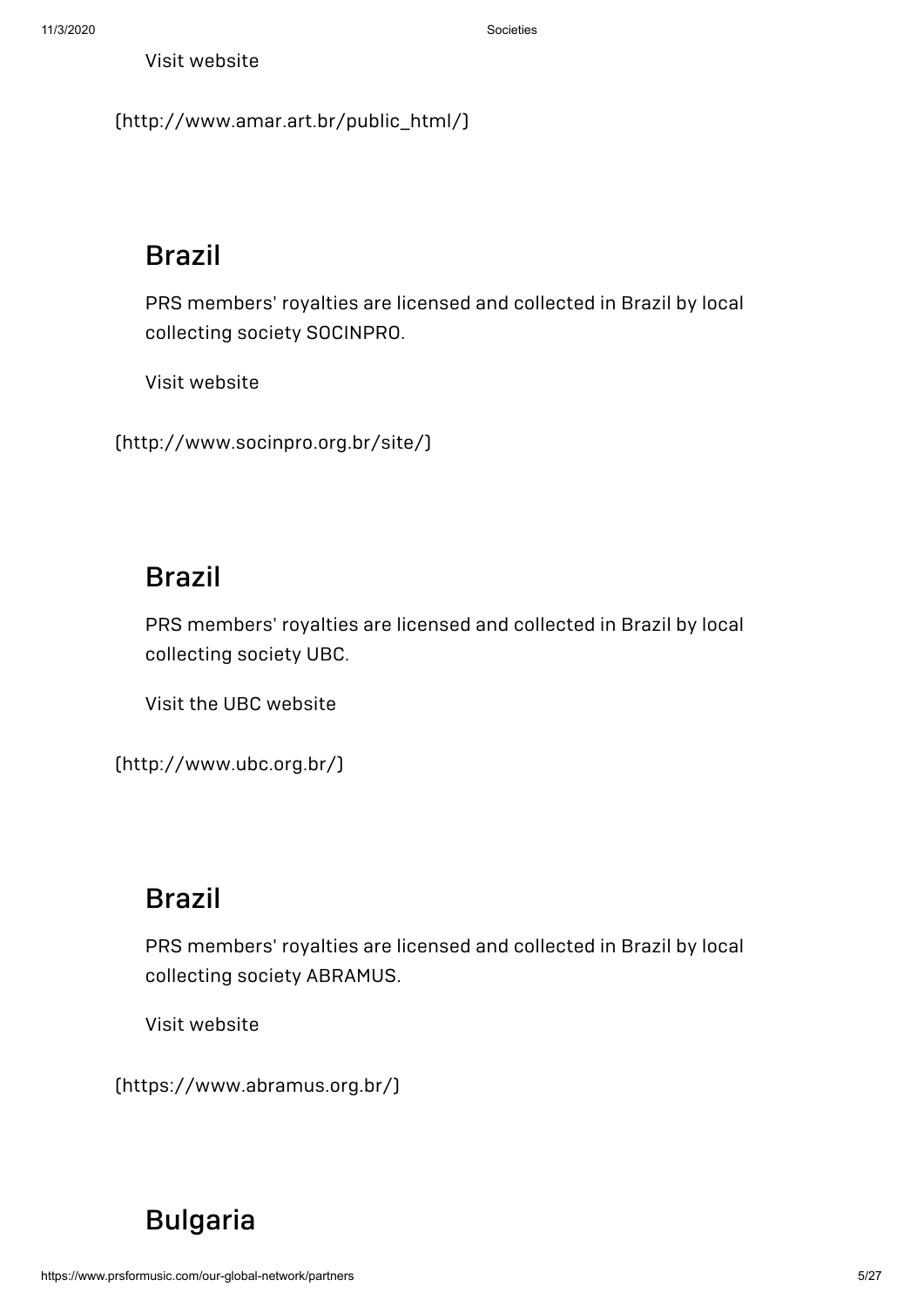PRS and MCPS members' royalties are licensed and collected in Bulgaria by local collecting society Musicautor, which was founded in 1992 by more than 100 bulgarian composers and authors.

Visit website

[\(http://www.musicautor.org/\)](http://www.musicautor.org/)

#### Canada

PRS members' royalties are licensed and collected in Canada by local collecting society SOCAN, which was created in 1990 from the merger of two local societies. MCPS members' royalties are licensed, and collected by two societies CMRRA and SODRAC, which originally served the English and French speaking parts of Canada respectively.

Visit website

[\(http://www.socan.ca/\)](http://www.socan.ca/)

### Chile

PRS members' royalties are licensed and collected in Chile by local collecting society SCD, which was created in 1987 to replace a state body that was part of the University of Chile.

Visit website

[\(http://www.scd.cl/www/\)](http://www.scd.cl/www/)

#### [China](http://www.mcsc.com.cn/)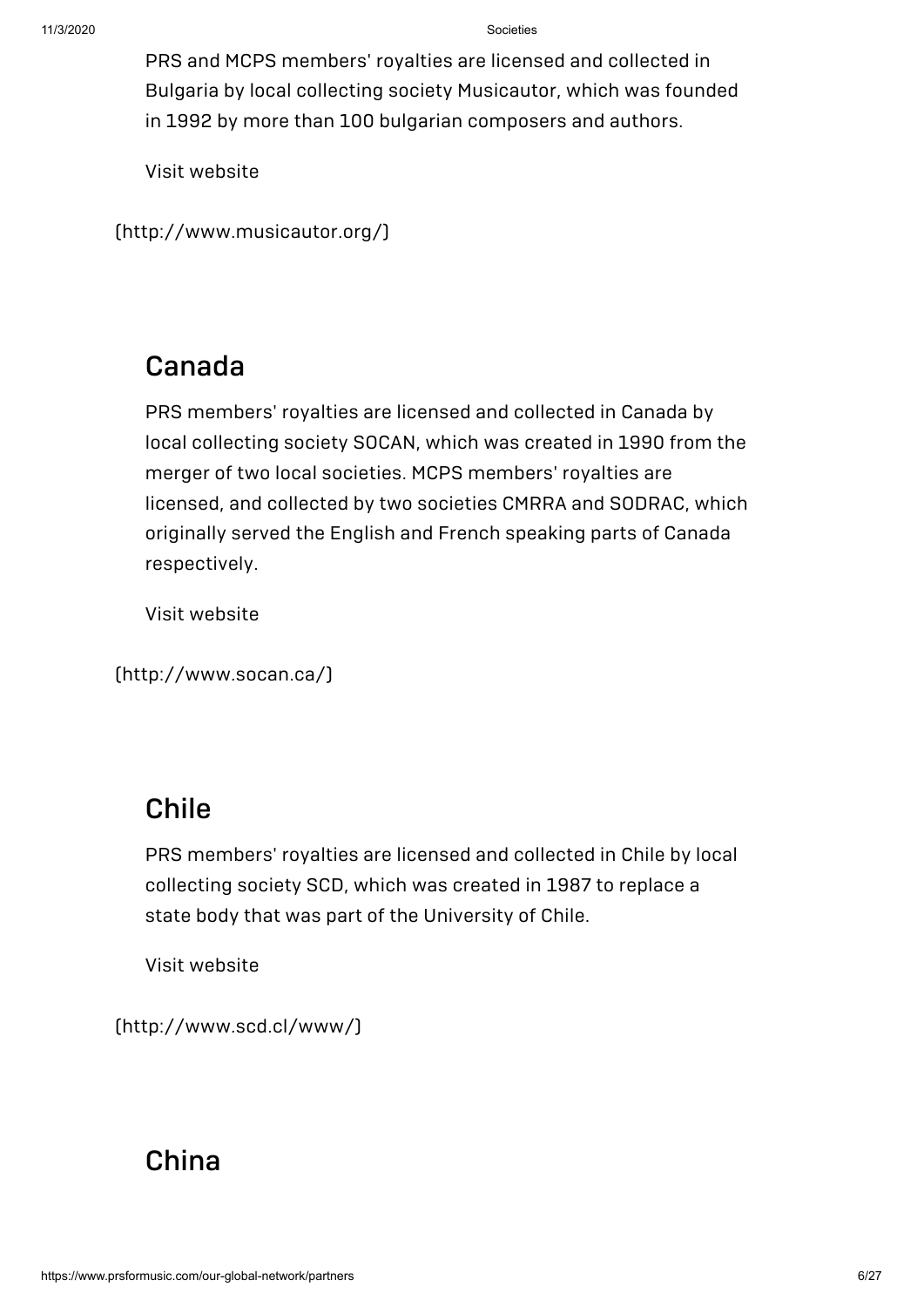PRS and MCPS members' royalties are licensed and collected in China (excluding Hong Kong) by local collecting society MCSC, which was set up in 1992 and now has over 4,000 members.

Visit website

[\(http://www.mcsc.com.cn\)](http://www.mcsc.com.cn/)

#### Colombia

PRS members' royalties are licensed and collected in Colombia by local collecting society SAYCO. Unlike most countries, where copyright is protected for 50 or 70 years after the author's death, works stay protected for 80 years in Columbia.

Visit website

[\(http://www.sayco.org/\)](http://www.sayco.org/)

## Costa Rica

PRS members' royalties are licensed and collected in Costa Rica by local collecting society ACAM, which is barely 20 years old.

Visit website

[\(http://www.acam.cr/\)](http://www.acam.cr/)

#### [Croatia](http://www.hds.hr/hds/hds_hr.htm)

PRS and MCPS members' royalties are licensed and collected in Croatia by local collecting society HDS-ZAMP.

Visit website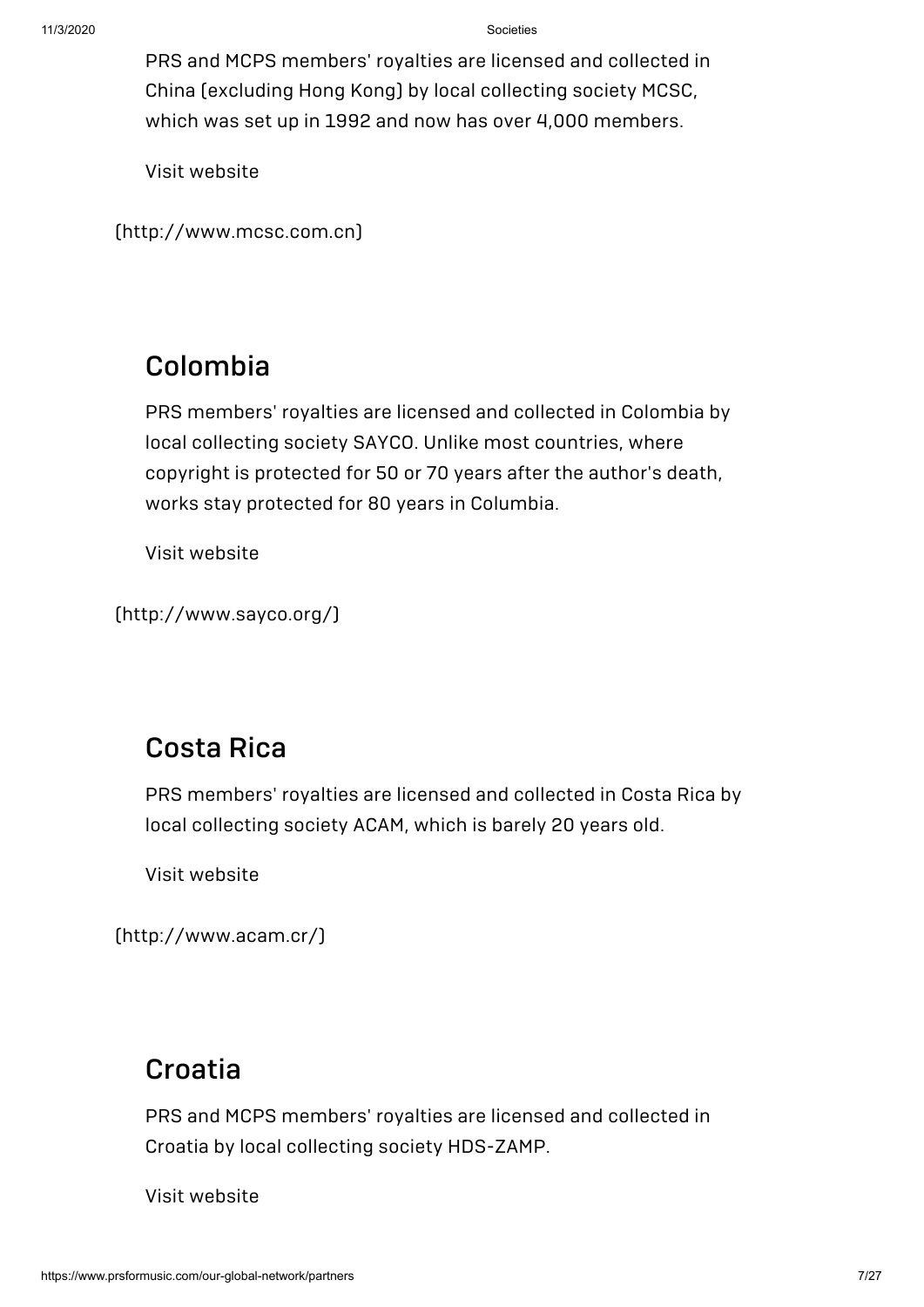[\(http://www.hds.hr/hds/hds\\_hr.htm\)](http://www.hds.hr/hds/hds_hr.htm)

#### Cuba

PRS and MCPS members' royalties are licensed and collected in Cuba by local collecting society ACDAM, which was founded in 1986.

Visit website

```
( http://www.acdam.cu/)
```
## Czech Republic

PRS and MCPS members' royalties are licensed and collected in theCzech Republic by local collecting society OSA, which was established in the newly created Czechoslovakia in 1919.

Visit website

[\(http://www.osa.cz/\)](http://www.osa.cz/)

#### Denmark

PRS members' royalties are licensed and collected in Denmark by local collecting society KODA, which was founded in 1935 and now has 36,500 members. MCPS royalties are licensed and collected by NCB.

Visit website

```
(http://www.koda.dk/)
```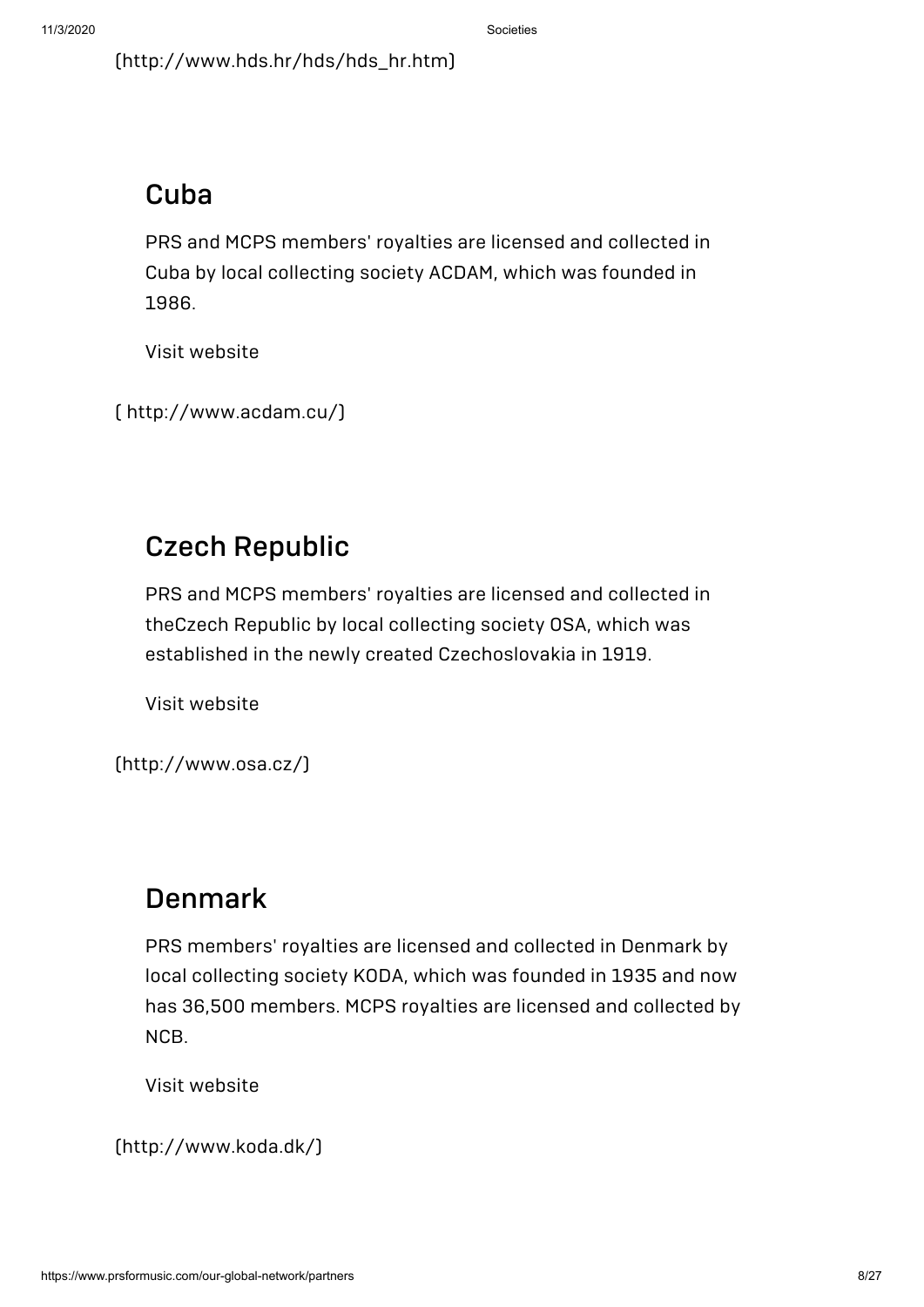#### Ecuador

PRS members' royalties are licensed and collected in Ecuador by local collecting society SAYCE, which was founded in 1977.

Visit website

```
(http://www.sayce.com.ec/)
```
#### El Salvador

PRS members' royalties are licensed and collected in El Salvador by local collecing society SACIM which was founded in 2004.

Visit website

[\(http://www.sacim.org/\)](http://www.sacim.org/)

#### Estonia

PRS members' royalties are licensed and collected in Estonia by local collecting society EAÜ, which was founded shortly after Estonia gained independence in 1991. MCPS royalties are licensed and collected by NCB, which also collects in other neighbouring countries.

Visit website

[\(http://www.eau.org/\)](http://www.eau.org/)

#### [Finland](http://www.teosto.fi/)

PRS members' royalties are licensed and collected in Finland by local collecting society TEOSTO, which was founded in 1928 and now has 25,000 members. MCPS royalties are licensed and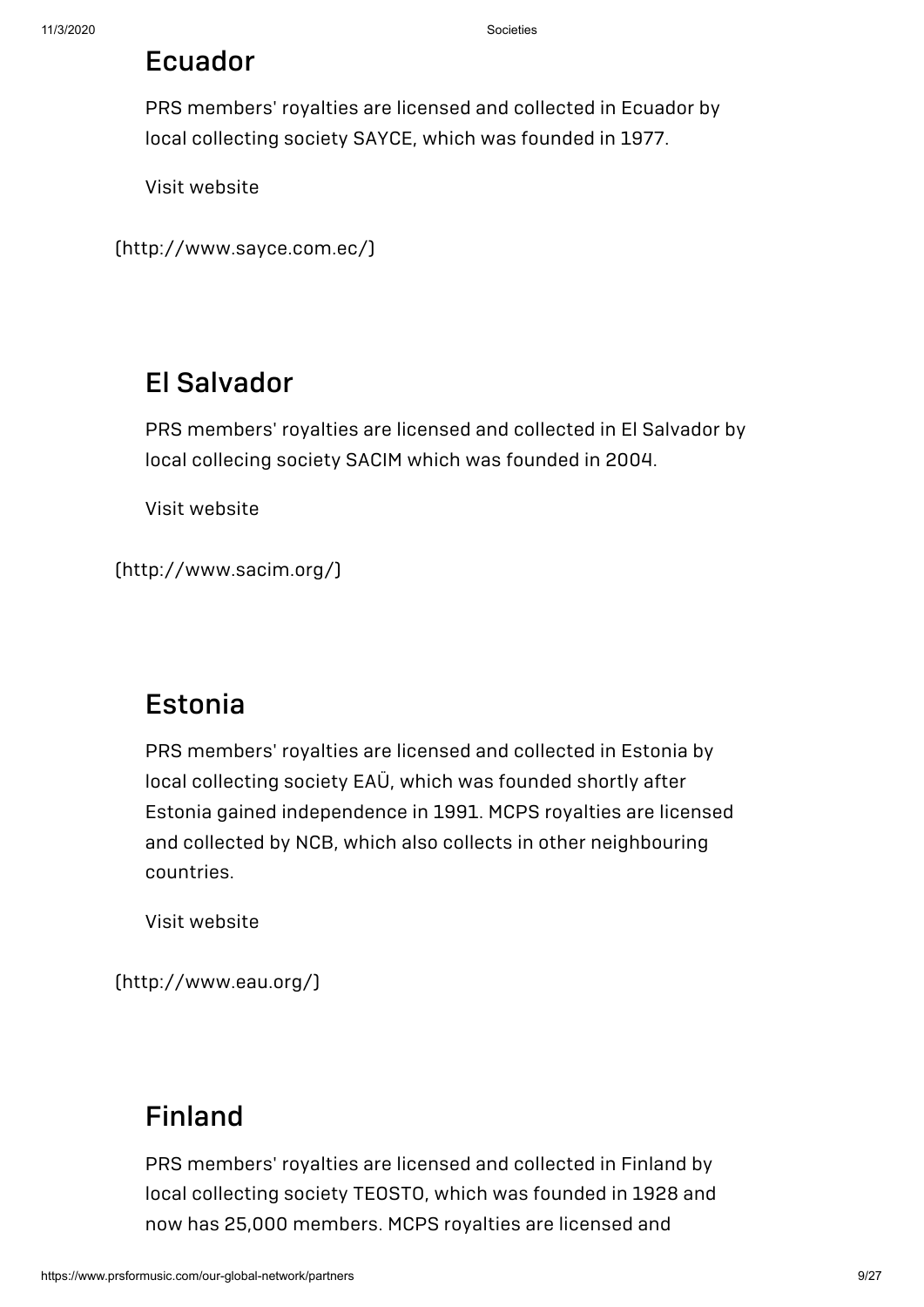collected by NCB which also collected in other neighbouring countries.

Visit website

[\(http://www.teosto.fi/\)](http://www.teosto.fi/)

#### France

PRS and MCPS Members' royalties are licensed and collected in France by SACEM; the world's oldest performing rights society founded in 1851. SACEM now has 137,000 members.

Visit website

[\(http://www.sacem.fr\)](http://www.sacem.fr/)

#### Georgia

PRS members' royalties are licensed and collected in Georgia by local collecting society GCA, which was founded in 1999.

Visit website

[\(http://www.gca.ge/\)](http://www.gca.ge/)

#### [Germany](https://www.gema.de/)

PRS and MCPS members' royalties are licensed and collected in Germany by local collecting society GEMA, which was set up in 1903 by the composer Richard Strauss. GEMA now has more than 63,000 members.

Visit website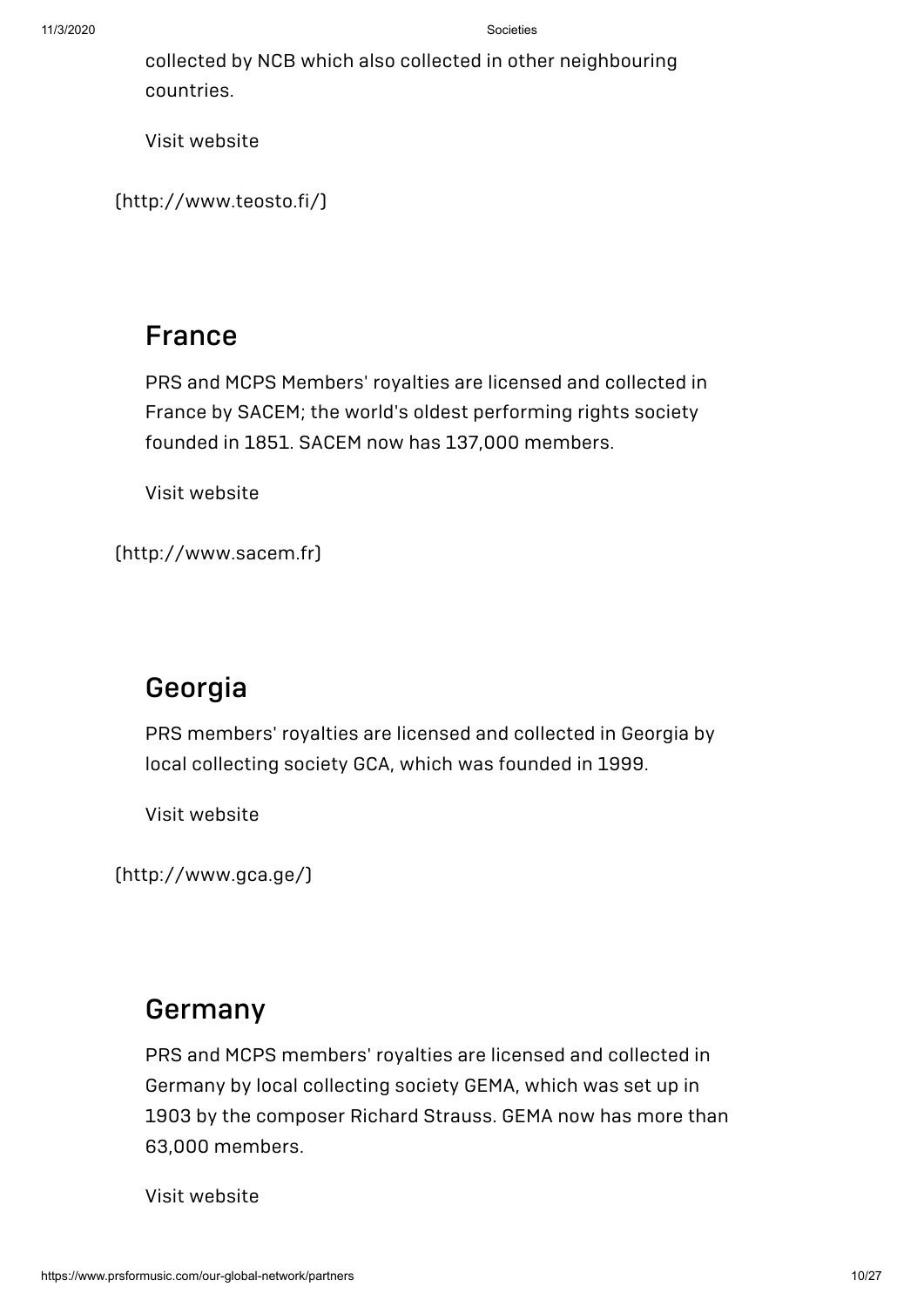#### Greece

PRS royalties are licensed and collected in Greece by local society AUTODIA.

Visit website

[\(https://www.autodia.gr/\)](https://www.autodia.gr/)

## Guatemala

PRS members' royalties are licensed and collected in Guatemala by local collecting society AEI.

Visit website

[\(http://www.aeiguatemala.org/\)](http://www.aeiguatemala.org/)

## Honduras

PRS members' royalties are collected in Honduras by local collecting society AACIMH.

Visit website

[\(http://www.aacimh.org/\)](http://www.aacimh.org/)

## [Hong](http://www.cash.org.hk/) Kong

PRS and MCPS members' royalties are licensed and collected in Hong Kong by collecting society CASH.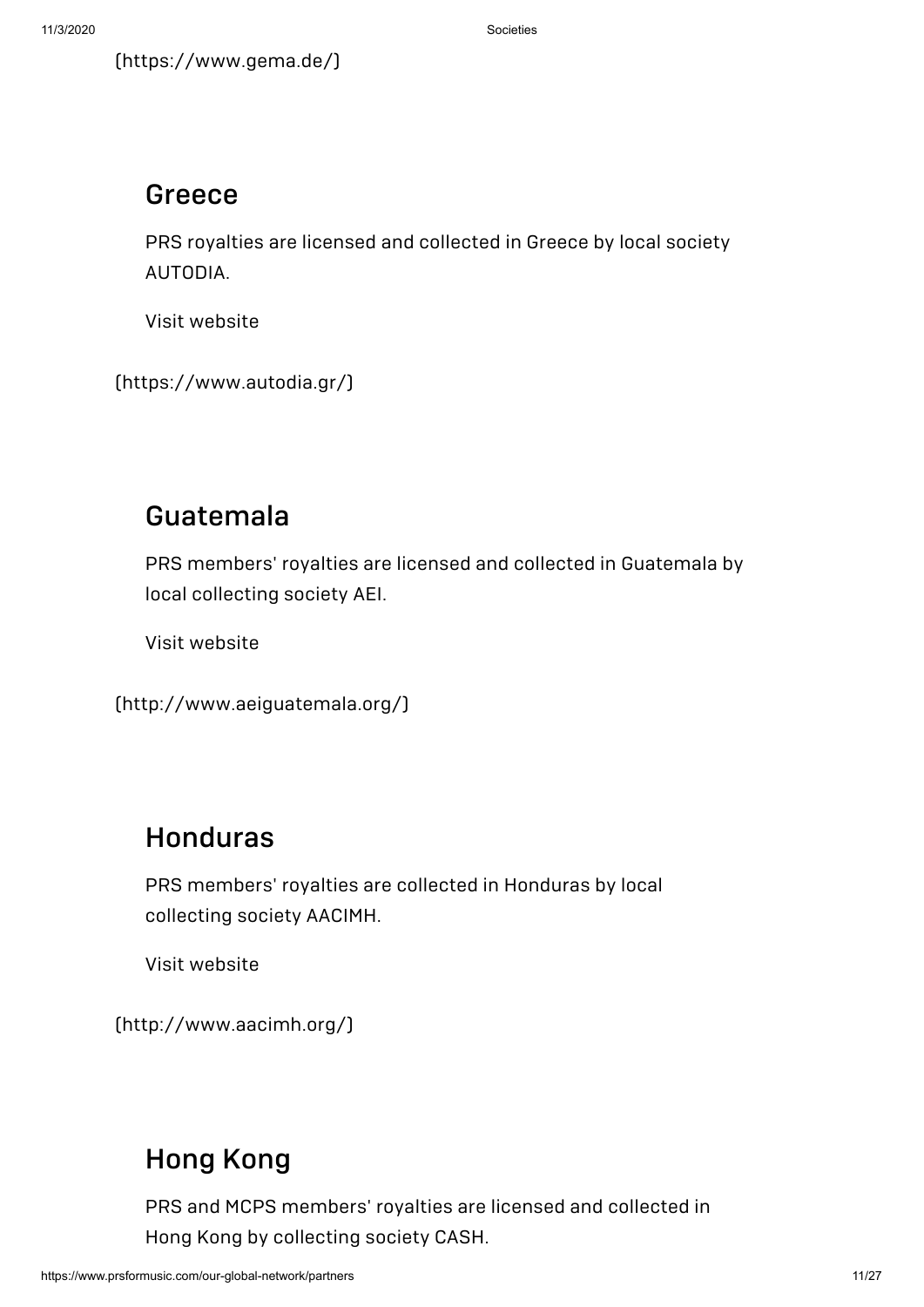[\(http://www.cash.org.hk/\)](http://www.cash.org.hk/)

## Hungary

PRS and MCPS members' royalties are licensed and collected in Hungary by local collecting society Artisjus , which was founded in 1907.

Visit website

```
(http://www.artisjus.hu/)
```
### Iceland

PRS members' are licensed and collected in Iceland by local collecting society STEF, which was established in 1948.

Visit website

[\(http://www.stef.is/\)](http://www.stef.is/)

#### India

PRS members' royalties are licensed and collected in India by local collecting society IPRS, which was established in 1969.

Visit website

[\(http://www.iprs.org/index.asp\)](http://www.iprs.org/index.asp)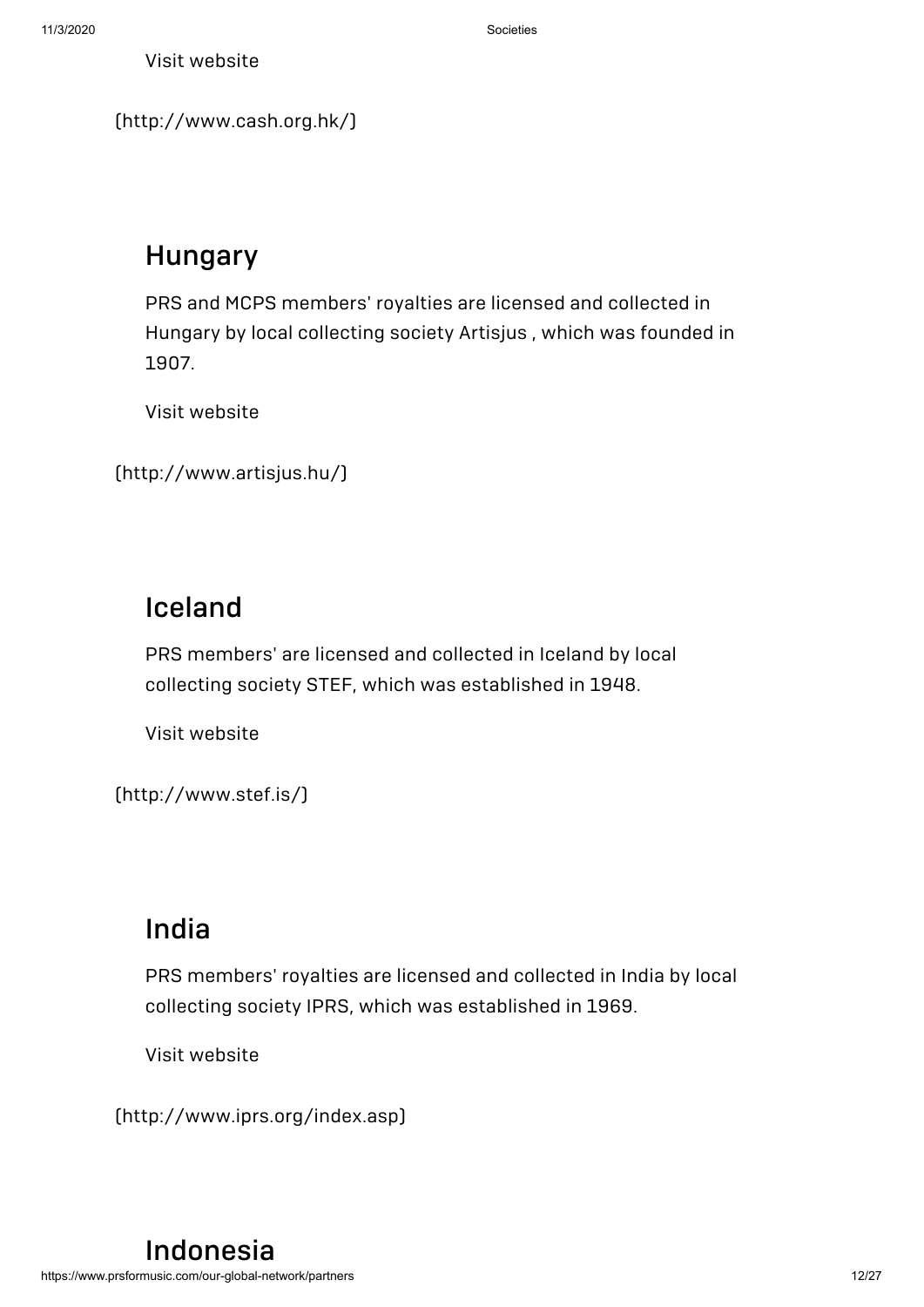PRS and MCPS members' royalties are licensed and collected in Indonesia by local collecting society WAMI.

Visit website

[\(http://www.wami.co.id\)](http://www.wami.co.id/)

#### Ireland

PRS and MCPS members' royalties are licensed and collected in Ireland by local collecting society IMRO, which was established in 1995 and was previously an agency of PRS.

Visit website

[\(http://www.imro.ie/\)](http://www.imro.ie/)

#### Israel

PRS and MCPS members' royalties are licensed and collected in Israel by local collecting society ACUM, which was established in 1936 by a small group of authors and composers and now has a membership of 4,000.

Visit website

[\(http://www.acum.org.il/\)](http://www.acum.org.il/)

#### Italy

PRS and MCPS members' royalties are licensed and collected in Italy by local collecting society SIAE, which was [established](http://www.siae.it/) 130 years ago and represents allkinds of rights in Italy: musical, literary, theatrical and even dance and sculpture.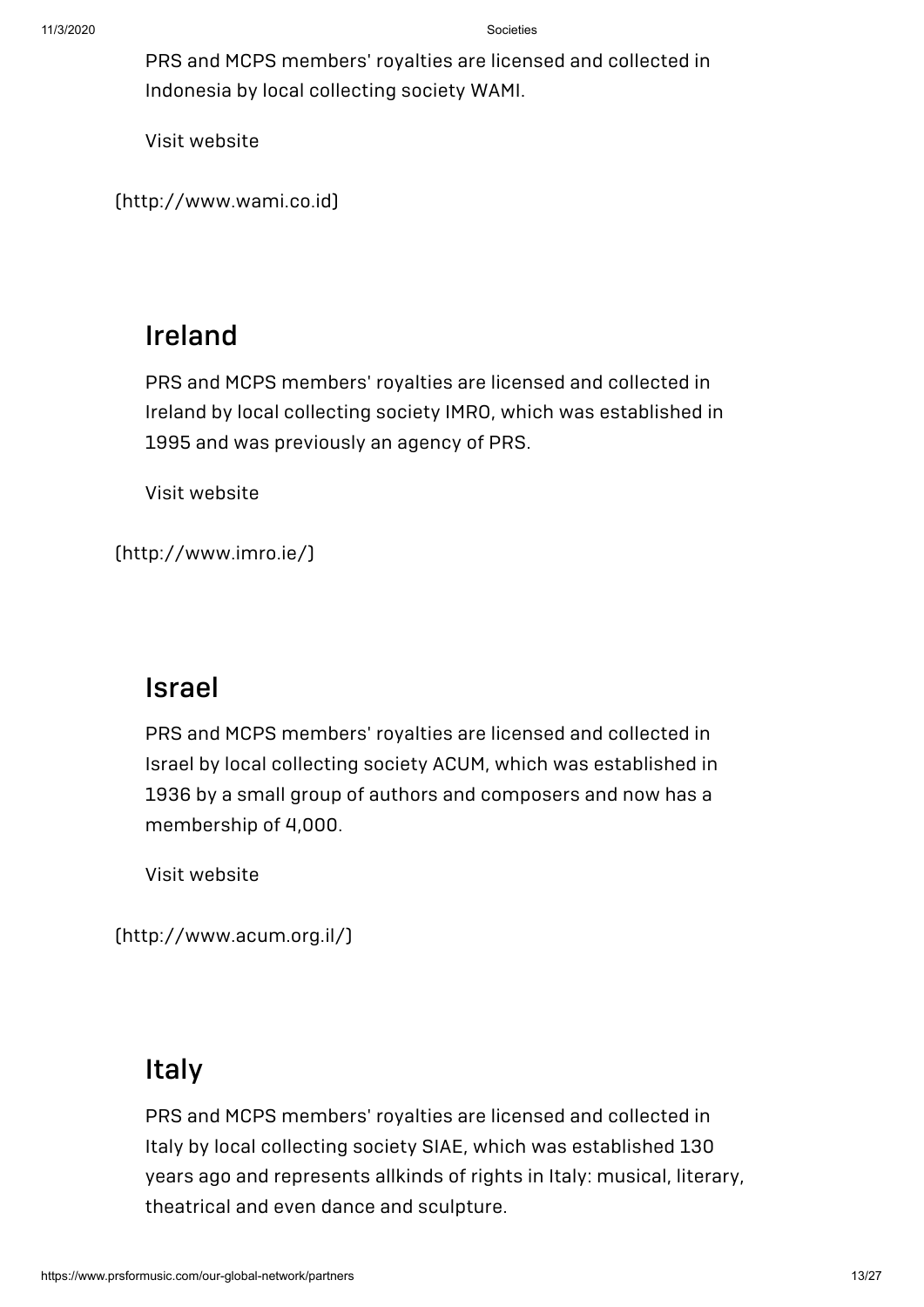[\(http://www.siae.it/\)](http://www.siae.it/)

## Jamaica

PRS and MCPS members' royalties are licensed and collected in Jamaica by local colecting society JACAP. Formerly a PRS agency, JACAP was established in 1998 with fewer than 100 members, but now has over 2,000.

Visit website

```
(http://www.jacapjamaica.com/)
```
#### Japan

PRS and MCPS members' royalties are licensed and collected in Japan by local collecting society JASRAC, which was founded in 1939 and has 15,500 members.

Visit website

[\(http://www.jasrac.or.jp/ejhp/\)](http://www.jasrac.or.jp/ejhp/)

## Kazakhstan

PRS members' royalties are licensed and collected in Kazakhstan by local collecting society KazAK, which was established in 1998.

Visit website

[\(http://www.kazak.kz/?lang=eng\)](http://www.kazak.kz/?lang=eng)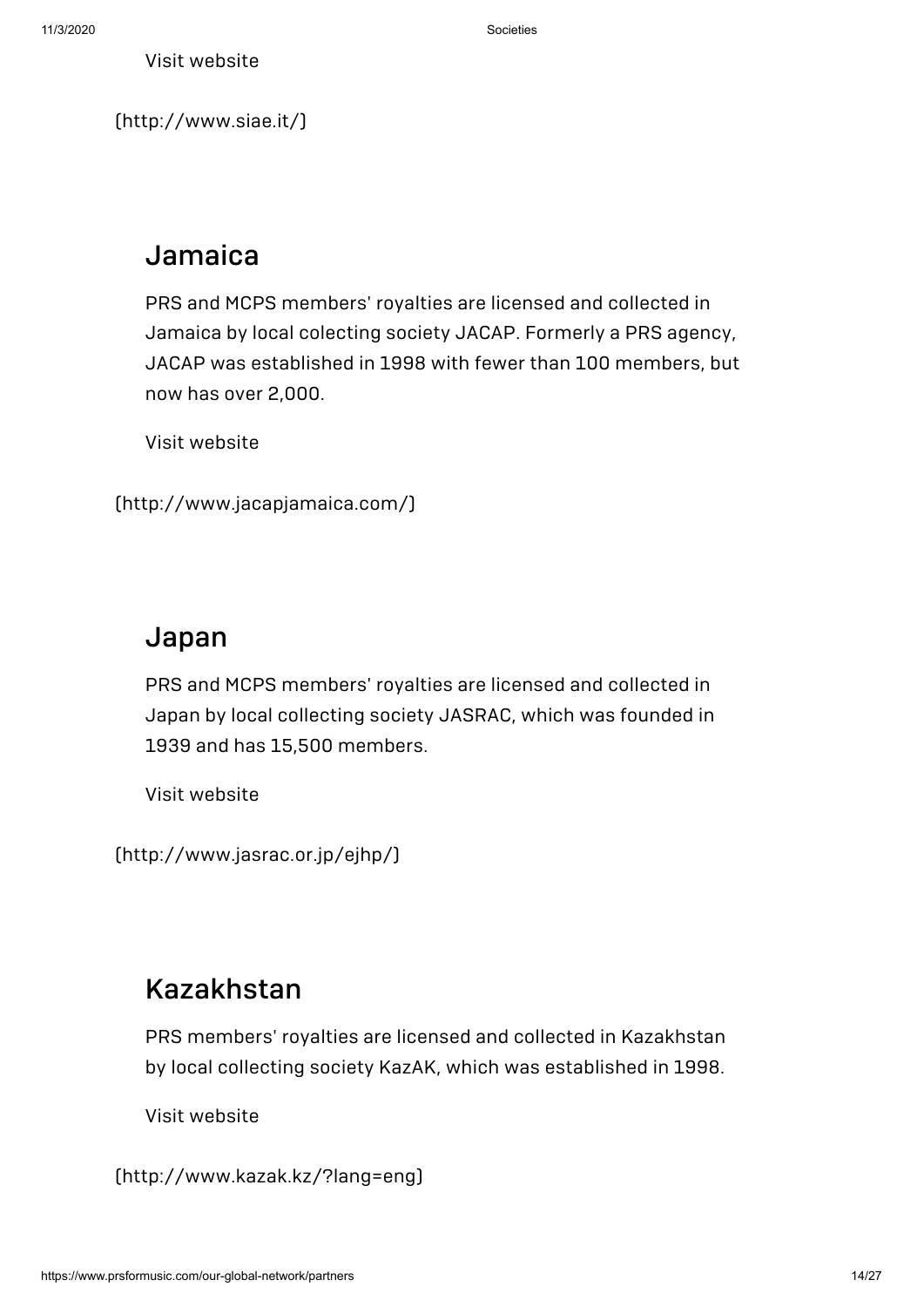## Kenya

PRS members' royalties are licensed and collected in Kenya by local collecting society MCSK, which was established in the 1980s.

Visit website

[\(http://www.mcsk.or.ke/\)](http://www.mcsk.or.ke/)

## Latvia

PRS members' royalties are licensed and collected in Latvia by local collecting society AKKA/LAA, which has more than 4,000 members. MCPS royalties are licensed and collected by NCB, which also collects in other neighbouring countries.

Visit website

[\(http://www.akka-laa.lv/\)](http://www.akka-laa.lv/)

## Lithuania

PRS members' royalties are licensed and collected in Lithuania by local collecting society LATGA-A, which was established in 1990. MCPS royalties are licensed and collected by NCB, which also collects in other neighbouring countries.

Visit website

[\(http://www.latga.lt/\)](http://www.latga.lt/)

#### [Macau](http://www.maca.org.mo/en/)

PRS members' royalties are licensed and collected in Macau by local collecting society MACA.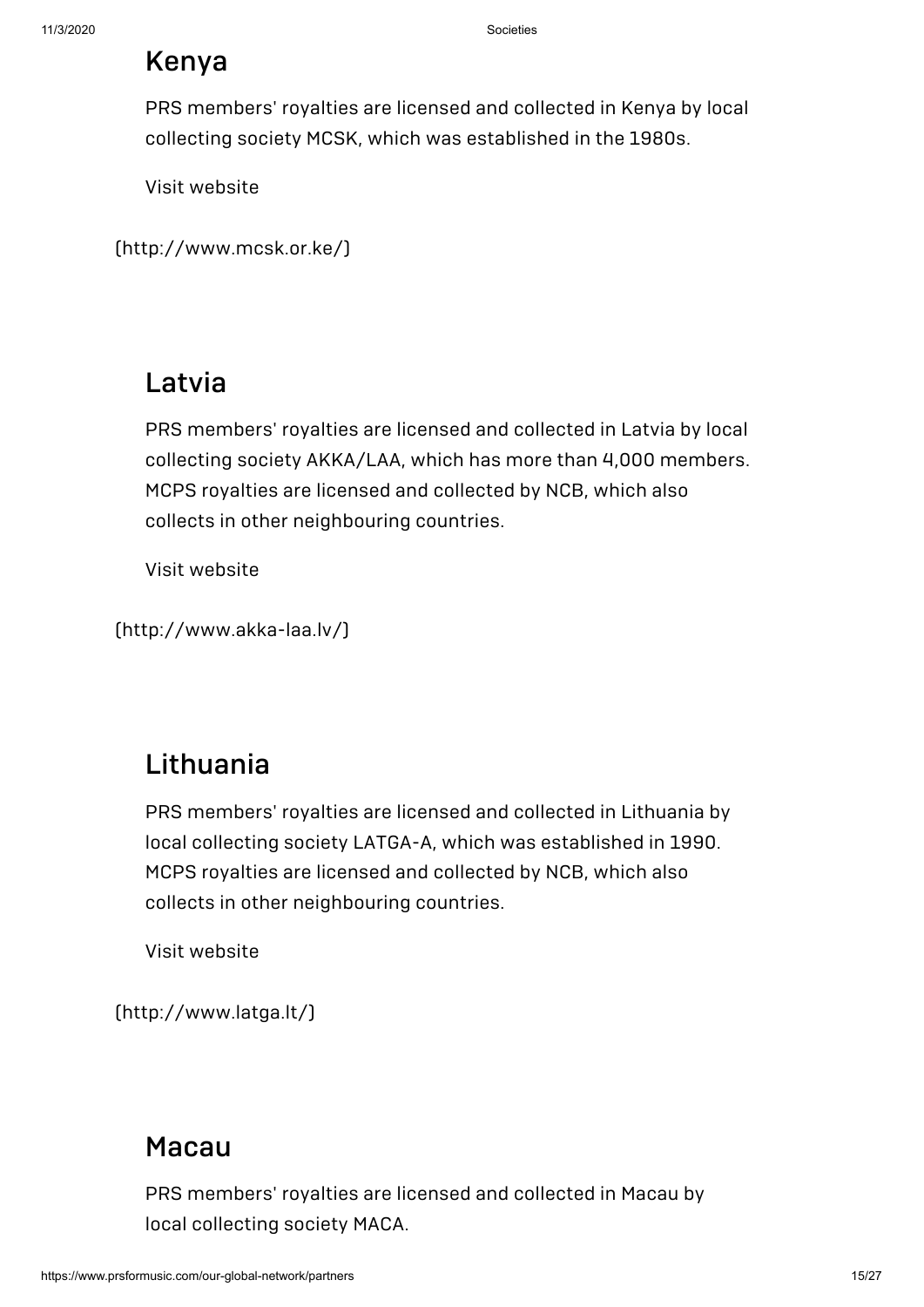```
(http://www.maca.org.mo/en/)
```
## Macedonia

PRS members' royalties are licensed and collected in Macedonia by local collecting society ZAMP Macedonia, which was set up in the early 1990s and now has about 1,500 members.

Visit website

```
(http://www.zamp.com.mk/)
```
## Malaysia

PRS and MCPS members' royalties are licensed and collected in Malaysia by local collecting society MACP, which was established in 1989. It now has more than 2,500 members.

Visit website

[\(http://www.macp.com.my/\)](http://www.macp.com.my/)

## Mauritius

PRS members' royalties are licensed and collected in Mauritius by local collecting society MASA, which was created in 1986 following introduction of copyright law to the territory.

Visit website

[\(http://www.gov.mu/portal/sites/ncb/masa/index.html\)](http://www.gov.mu/portal/sites/ncb/masa/index.html)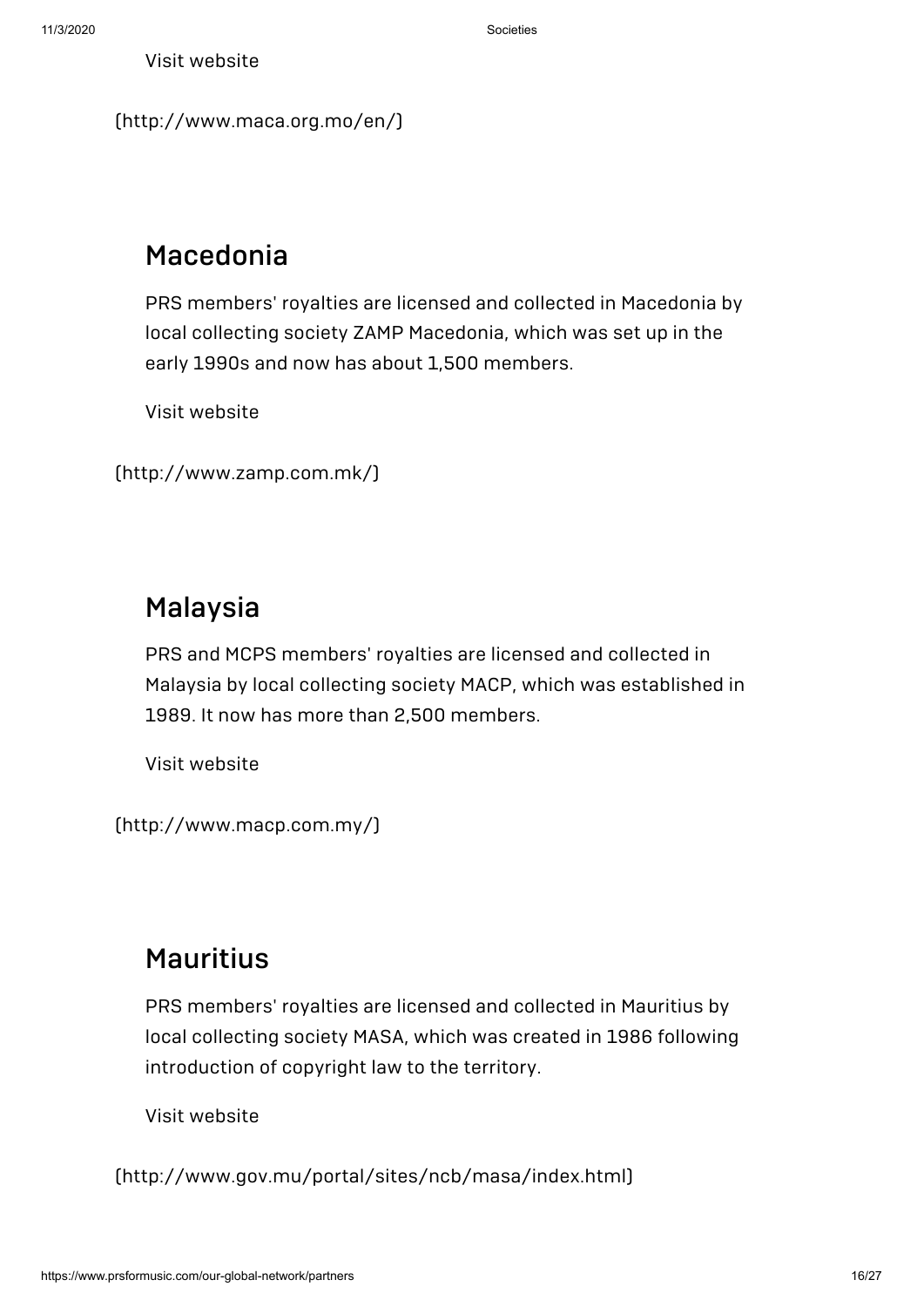### Mexico

PRS and MCPS members' royalties are licensed and collected in Mexico by local collecting society SACM, which was established in 1949. Mexico has the longest term of copyright protection in the world; works are protected for 100 years after the composer's death.

Visit website

[\(http://www.sacm.org.mx/\)](http://www.sacm.org.mx/)

## Mongolia

PRS members' royalties are licensed and collected in Latvia by local collecting society MOSCAP.

Visit website

[\(http://moscapeng.weebly.com/\)](http://moscapeng.weebly.com/)

#### [Montenegro](http://en.pam.org.me/)

PRS members' royalties are licensed and collected in Montenegro by local collecting society PAM CG.

Visit website

(http://en.pam.org.me/)

## **[Netherlands](http://www.bumastemra.nl/)**

PRS and MCPS members' royalties are licensed and collected in the Netherlands by local collecting society BUMA-Stemra, which ws founded in 1913 and has 20,000 members.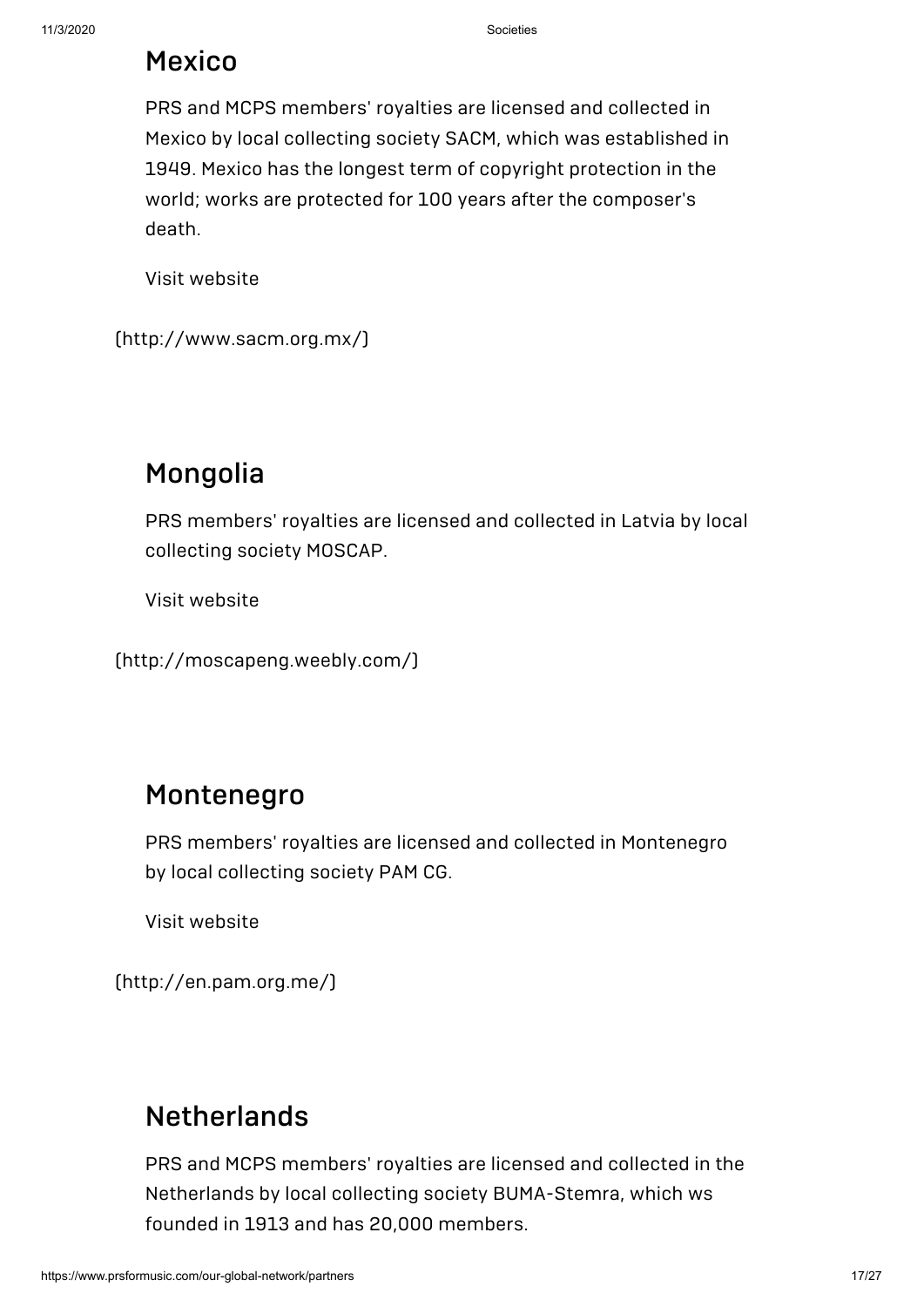```
(http://www.bumastemra.nl/)
```
## New Zealand

PRS and MCPS members' royalties are licensed and collected in Australiaby local collecting society APRA-AMCOS, which was established by PRS in 1926.

Visit website

```
(http://www.apra-amcos.com.au/)
```
## Nigeria

PRS and MCPS members' royalties are licensed and collected in Nigeria by COSON, which was set up in 2000.

Visit website

[\(http://www.mcsnnigeria.org/mcsn/\)](http://www.mcsnnigeria.org/mcsn/)

#### Norway

PRS members' royalties are licensed and collected in Norway by local collecting society TONO.

Visit website

[\(https://www.tono.no/\)](https://www.tono.no/)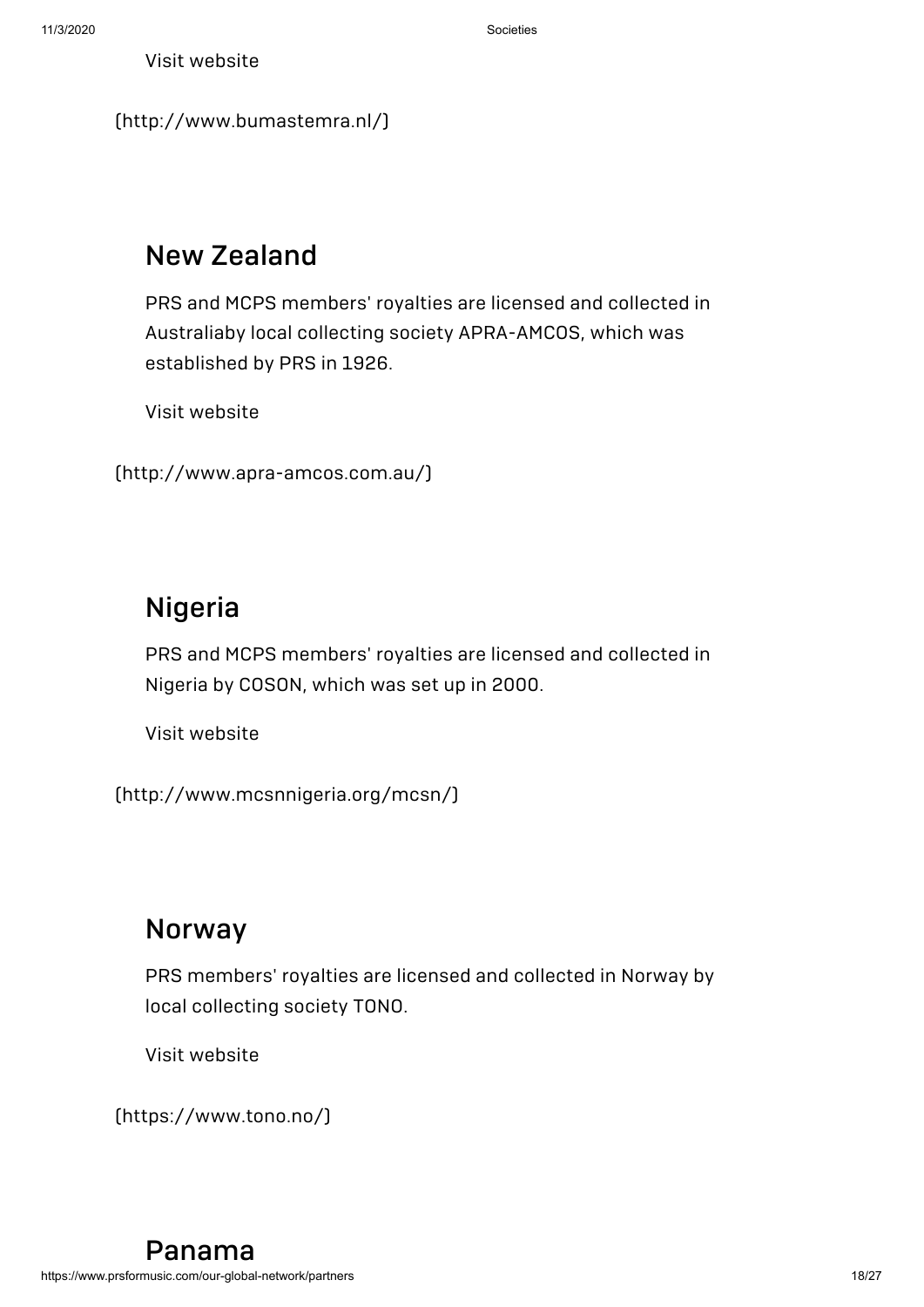PRS members' royalties are licensed and collected in Panama by local collecting society SPAC, which was established in 1997. It now has around 1,000 members.

Visit website

```
(http://www.spac.org.pa/ )
```
#### Paraguay

PRS and MCPS members' royalties are licensed and collected in Paraguay by local collecting society APA, which was founded in 1951.

Visit website

[\(http://www.apa.org.py/\)](http://www.apa.org.py/)

#### Peru

PRS members' royalties are licensed and collected in Peru by local collecting society APDAYC, which was set up in 1952.

Visit website

[\(http://www.apdayc.org.pe/\)](http://www.apdayc.org.pe/)

## [Philippines](http://www.filscap.com.ph/)

PRS members' royalties are licensed and collected in the Philippines by local collecting society FILSCAP, which was set up in 1965. It currently has around 1,000 members.

Visit website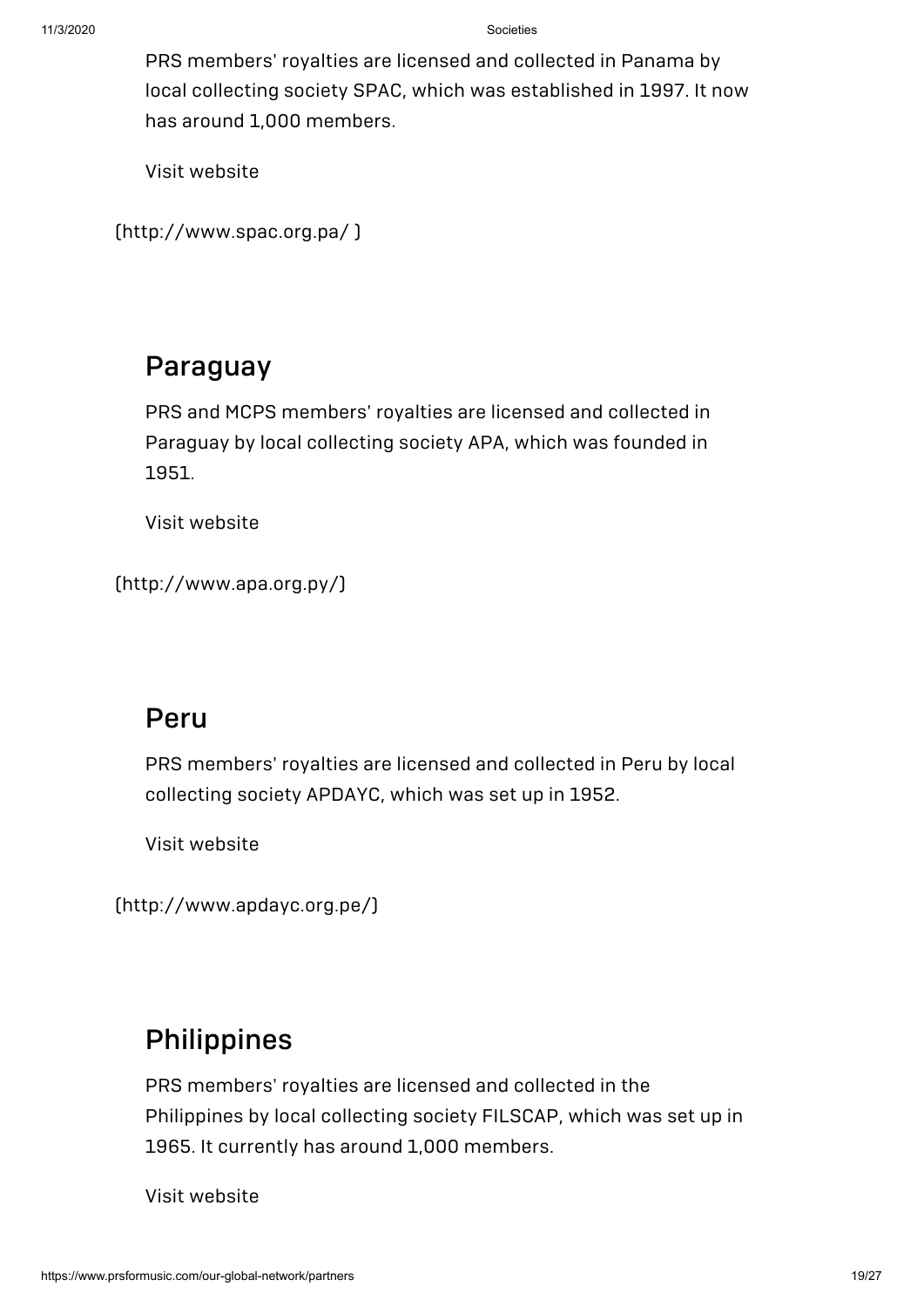[\(http://www.filscap.com.ph/\)](http://www.filscap.com.ph/)

#### Poland

PRS members' royalties are licensed and collected in Poland by local collecting society ZAIKS.

Visit website

[\(http://www.zaiks.org.pl/\)](http://www.zaiks.org.pl/)

## Portugal

PRS and MCPS members' royalties are licensed and collected in Portugal by local collecting society SPA, which was founded in 1925. It now has more than 20,000 members.

Visit website

```
(http://www.spautores.pt/)
```
## Romania

PRS and MCPS members' royalties are licensed and collected in Romania by local collecting society UCMR-ADA , which was established in its current form in 1949.

Visit website

[\(http://www.ucmr-ada.ro/\)](http://www.ucmr-ada.ro/)

## [Russia](http://rao.ru/)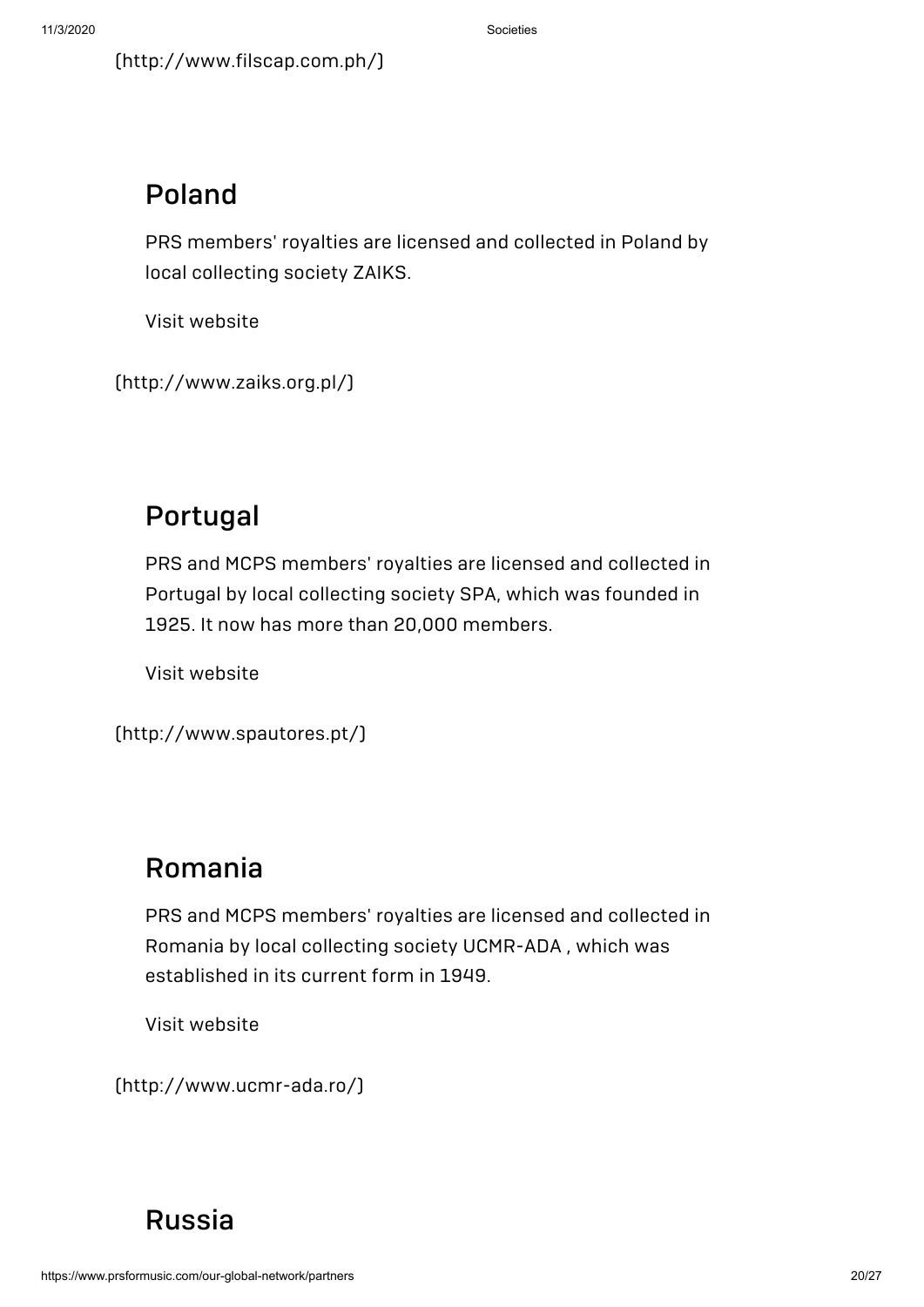PRS and MCPS members' royalties are licensed and collected in Russia by local collecting society RAO, which was established in 1993 and now has around 20,000 members.

Visit website

[\(http://rao.ru/\)](http://rao.ru/)

#### Russia

PRS and MCPS members' royalties are licensed and collected in Russia by local collecting society RUR.

#### **Serbia**

PRS and MCPS members' royalties are licensed and collected in Serbia by local collecting society SOKOJ, which was set up in the former Yugoslavia in 1950 and now has 9,000 members.

Visit website

[\(http://www.sokoj.rs/home/\)](http://www.sokoj.rs/home/)

#### **Singapore**

PRS members' royalties are licensed and collected in Singapore by local collecing society COMPASS.

Visit website

[\(http://www.compass.org.sg/\)](http://www.compass.org.sg/)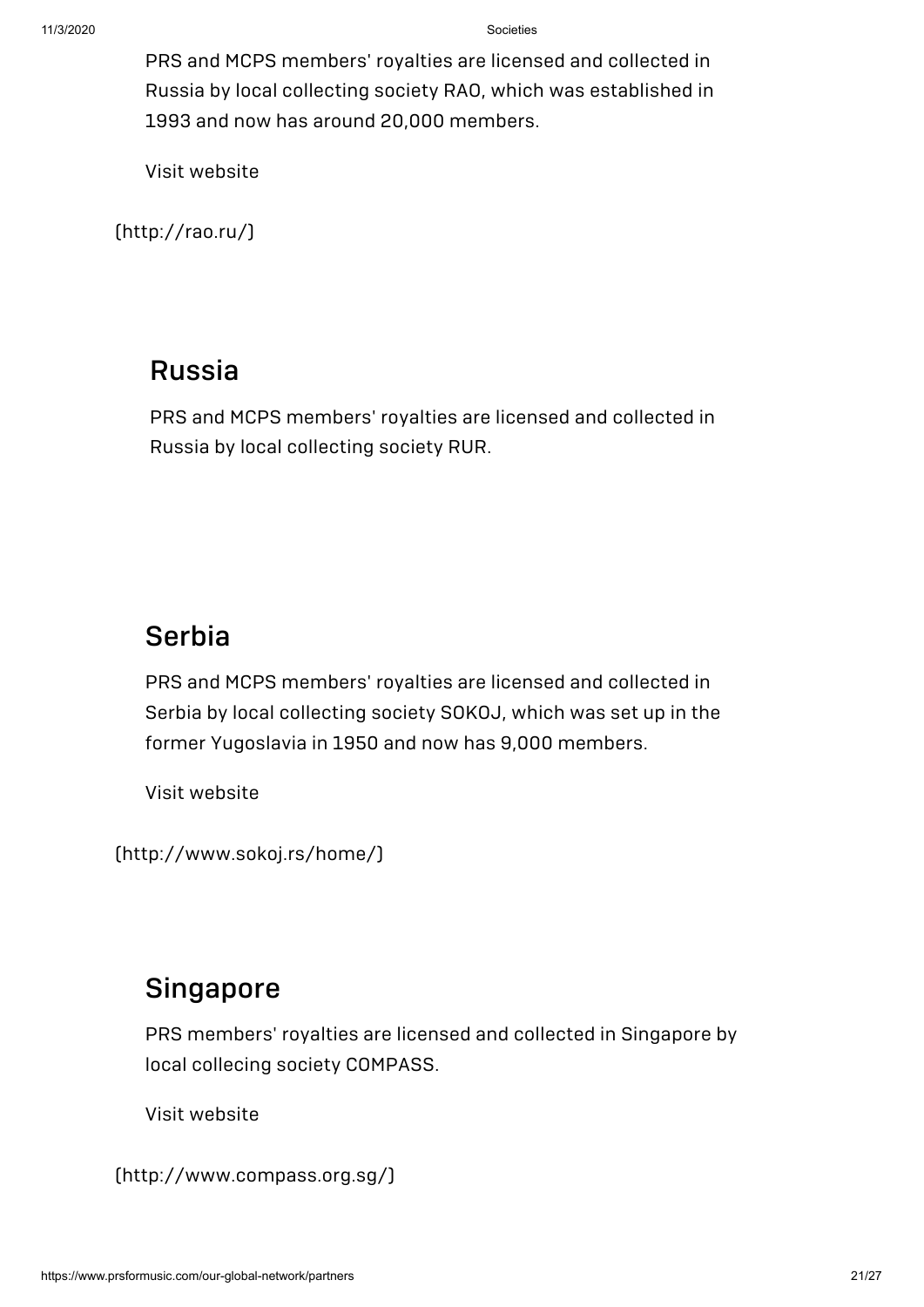#### Slovakia

PRS and MCPS members' royalties are licensed and collected in Slovakia by local collecting society SOZA, originally established in 1922 in the former Czechoslovakia.

Visit website

[\(http://www.soza.sk/](http://www.soza.sk/) )

## Slovenia

PRS members' royalties are licensed and collected in Slovenia by local collecting society SAZAS, which was founded in 1993 and now boasts over 4,000 members.

Visit website

```
(http://www.sazas.org/)
```
## South Africa

PRS and MCPS members' royalties are licensed and collected in South Africa by local collecting society SAMRO, which was created in 1961. It now has more than 7,000 composer members in South Africa.

Visit website

[\(http://www.samro.org.za/\)](http://www.samro.org.za/)

#### [South](https://www.komca.or.kr/CTLJSP) Korea

PRS members' royalties are licensed and collected in South Korea by local collecting society KOMCA.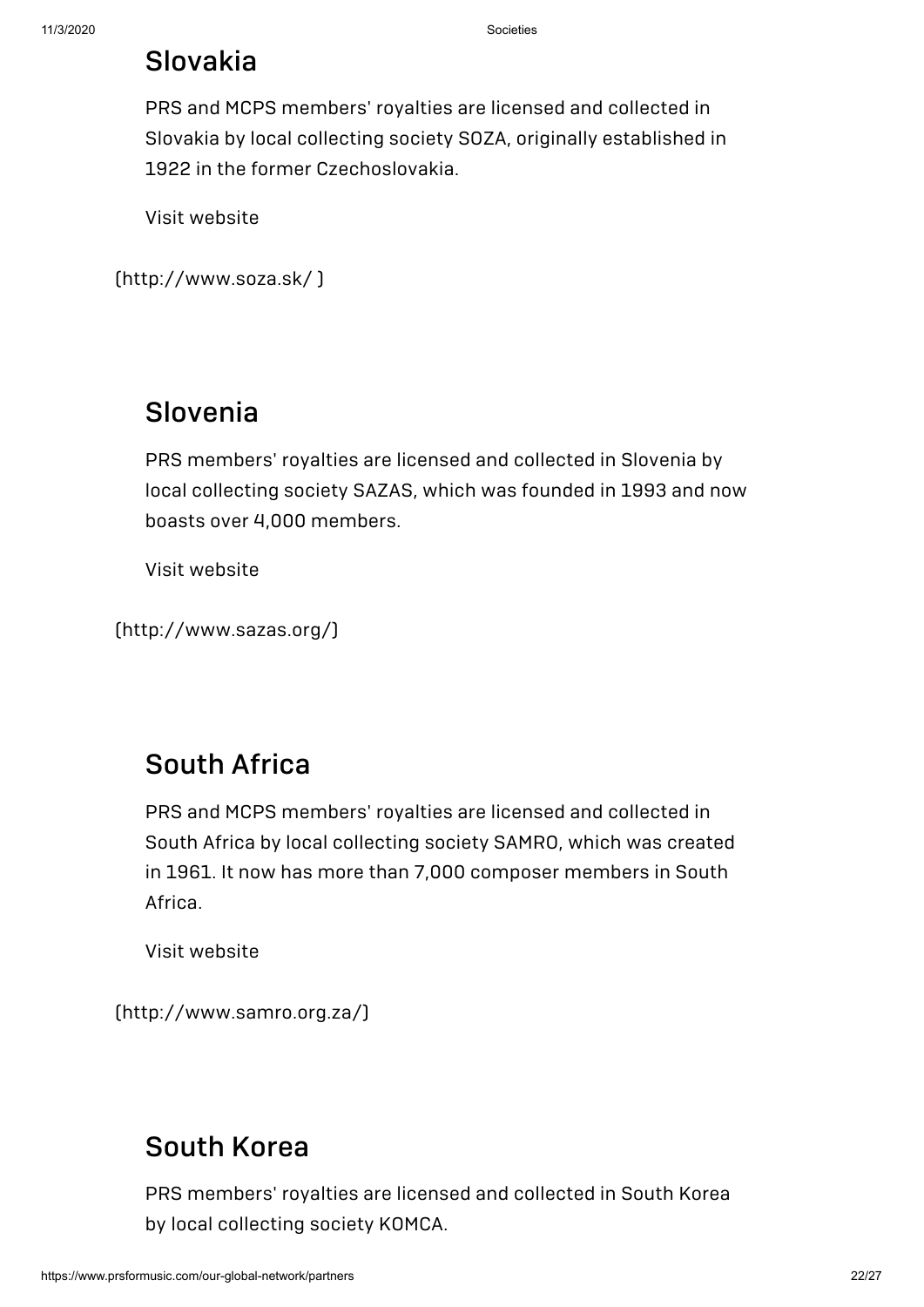[\(https://www.komca.or.kr/CTLJSP\)](https://www.komca.or.kr/CTLJSP)

## Spain

PRS and MCPS members' royalties are licensed and collected in Spain by local collecting society SGAE, which dates back to 1899 and has a current membership of more than 100,000

Visit website

[\(http://www.sgae.es/\)](http://www.sgae.es/)

#### St. Lucia & Eastern Caribbean

PRS and MCPS members' royalties are licensed and collected here by collecting society ECCO (Eastern Caribbean Collective Organisation).ECCO is based in Saint Lucia and covers nine Eastern Caribbean countries in total.

Visit website

[\(http://www.eccorights.org/\)](http://www.eccorights.org/)

## [Sweden](http://www.stim.se/)

PRS members' royalties are licensed and collected in Sweden by local collecting society STIM, which was set up in 1923 at a composer's house and has 60,000 members. MCPS members' royalties are licensed and collected by NCB, which alsocollectes in various other neighbouring countries.

Visit website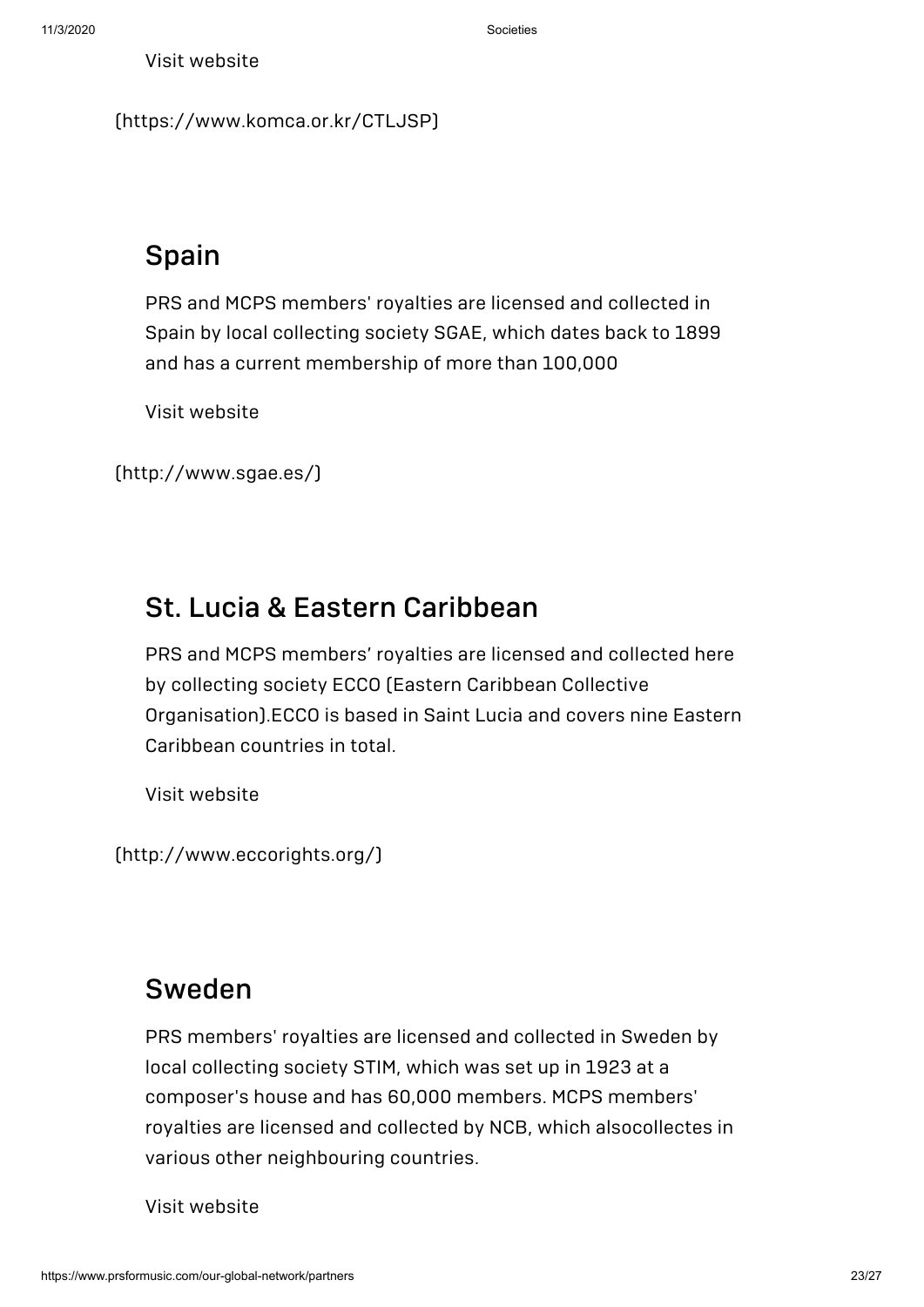## Switzerland

PRS members' royalties are licensed and collected in Switzerland by local collecting society SUISA.

Visit website

[\(https://www.suisa.ch/en/home.html\)](https://www.suisa.ch/en/home.html)

## Taiwan

PRS members' royalties are licensed and collected in Taiwan by local collecting society MUST, which was established in 1999 and now has membership of 1,000.

Visit website

```
(http://www.must.org.tw)
```
## Thailand

PRS members' royalties are licensed and collected in Thailand by local collecting society MCT, which was founded in 1994.

Visit website

[\(http://www.mct.in.th/\)](http://www.mct.in.th/)

## [Trinidad](http://www.cott.org.tt/) & Tobago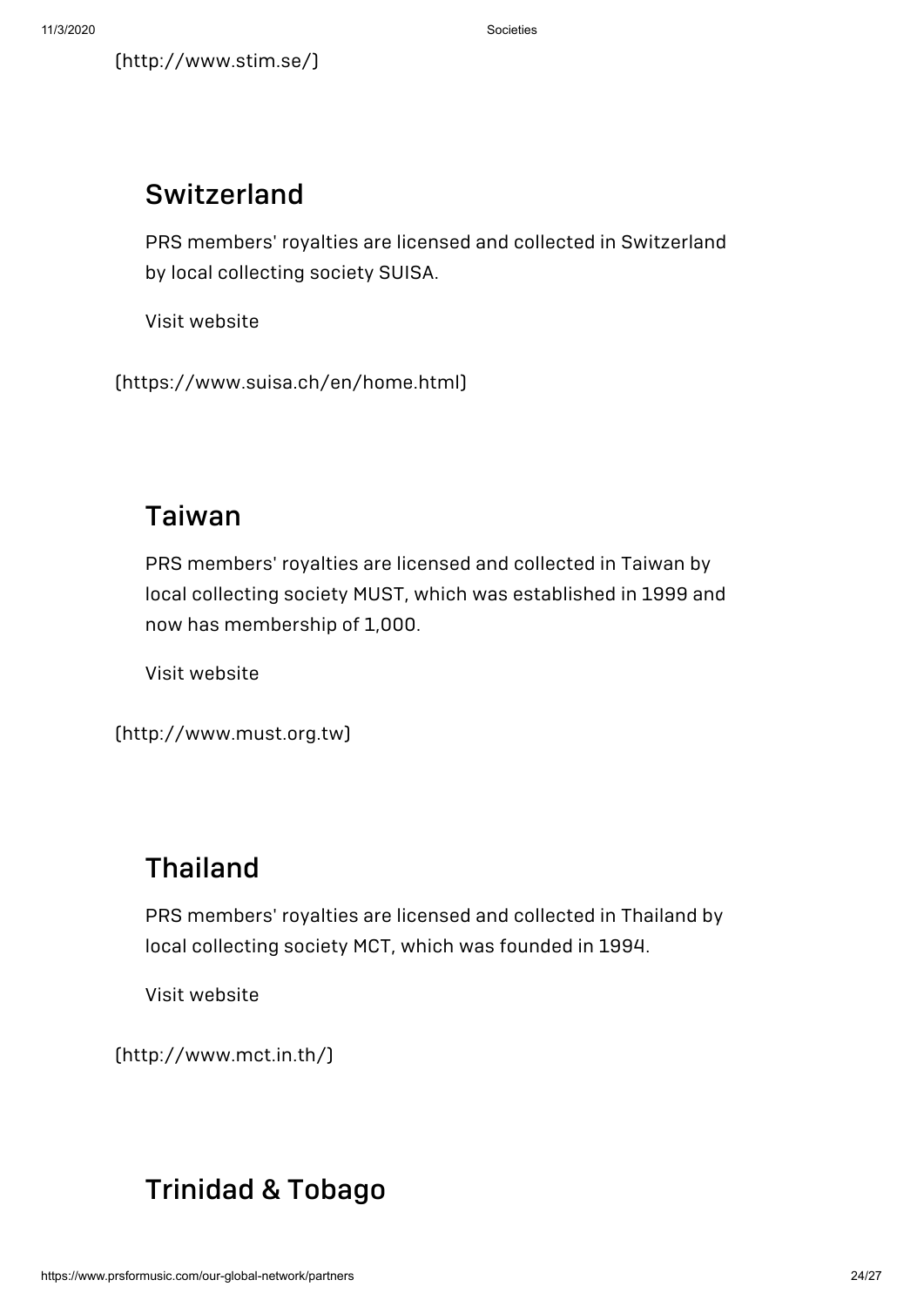PRS and MCPS members' royalties are licensed and collected in Trinidad and Tobago by local collecting society COTT, which was established by PRS in 1985 as the first independent society in the Caribbean.

Visit website

```
(http://www.cott.org.tt/)
```
#### **Turkey**

PRS and MCPS members' royalties are licensed and collected in Turkey by local collecting society MESAM, which has been operating there since 1987.

Visit website

[\(http://www.mesam.org.tr/\)](http://www.mesam.org.tr/)

### Ukraine

PRS members' royalties are licensed and collected in Ukraine by local collecting society UACRR, which has gained 6,000 members since it was established in 1992.

Visit website

[\(http://uacrr.kiev.ua/en\)](http://uacrr.kiev.ua/en)

## [Uruguay](http://www.agadu.com.uy/)

PRS and MCPS members' royalties are licensed and collected in Uruguay by local collecting society AGADU, which was created back in 1929 and now has more than 12,000 members.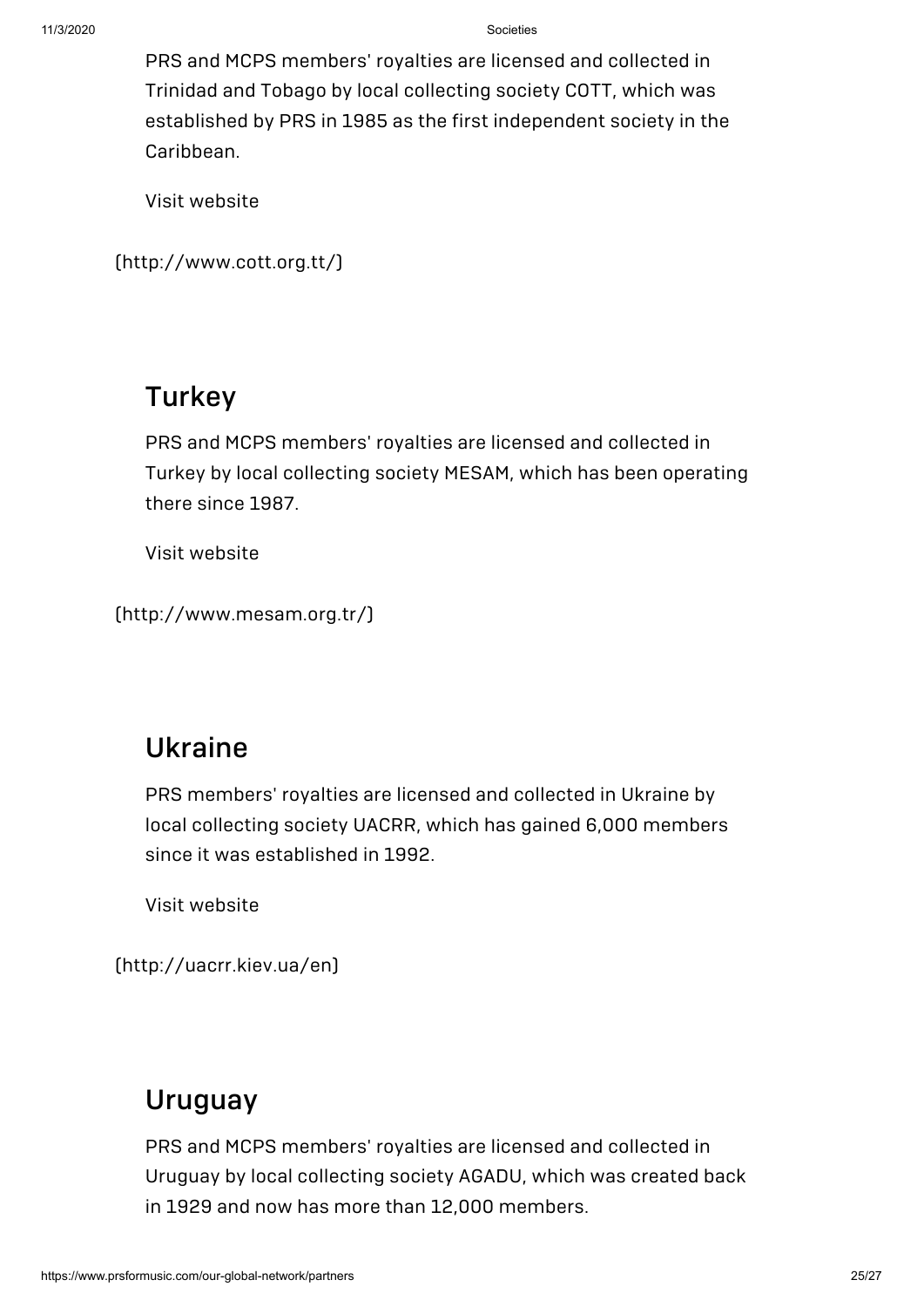[\(http://www.agadu.com.uy/\)](http://www.agadu.com.uy/)

## United States (USA)

PRS members' royalties are licensed and collected in the USA by three local societies: ASCAP, which was founded in 1914 and now has 420,000 members; BMI, which was founded by broadcasters in 1939 and now has half a million members; SESAC, which was originally founded in 1930 to represent European writers in the USA. MCPS members' royalties arelicensed and collected by HFA. We also have agreements with a few smaller bodies.

## Venezuela

PRS and MCPS members' royalties are licensed and collected in Venezuela by local collecting society SACVEN, which was set up in 1955 and now has more than 7,000 members.

Visit website

[\(http://www.sacven.org/\)](http://www.sacven.org/)

#### Vietnam

PRS and MCPS members' royalties are licensed and collected in Vietnam by local collecting society VCPMC.

Visit website

[\(http://www.vcpmc.org/vcpmc/\)](http://www.vcpmc.org/vcpmc/)